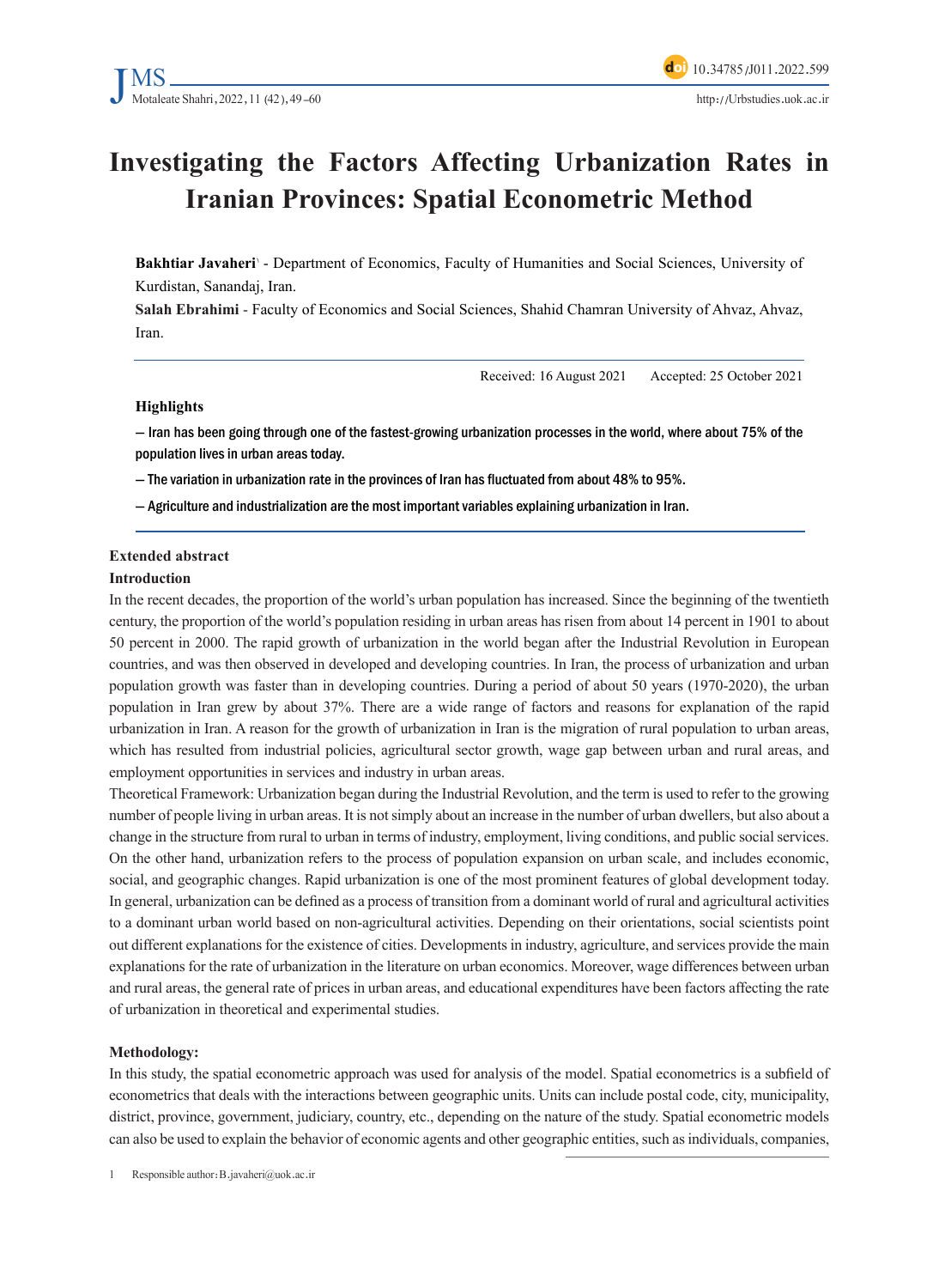and governments, if they are interconnected through a network. Given the advantages of the spatial econometric method, this study aimed to investigate the effects of factors affecting urbanization in thirty provinces of Iran during the 2006-2017 period using a spatial econometric panel data method.

#### **Results and Discussion:**

In this study, the Eviews and Stata software was used for analysis of the data. The results of the stationary test indicated that the model variables were stationary. Based on the Moran test results, there was a positive spatial autocorrelation in the study data. Other results also confirmed the the spatial Durbin model compared with other models. The results of the Chow and Hausman test also confirmed the superiority of the panel data to the pool data and of the fixed effects to the random effects. Other results demonstrated that the added value of agriculture, industry, and service had significant positive effects on the rate of urbanization in each province and the neighboring provinces. These results indicated that the development of the agricultural sector and the use of new technologies, and thus the increase in the productivity of the agricultural sector, led to the release of part of the labor force working in the agricultural sector in rural areas and their transfer to urban areas and employment in the service sector. The higher wage rates in the service and industry sectors also functions as a recruitment factor, attracting the liberated labor force from the rural sector to the urban sector, which was also demonstrated in this study. In contrast, the increase in the price index of the urban sector, which increased the costs of migration from rural to urban areas, could function as a repellent factor with adverse effects on migration from urban to rural areas. This was similar to the increase in the area of agricultural land in rural areas, which could hinder or delay the transfer of rural population to urban areas. Another factor that played a key role in urban-to-rural migration was the rural unemployment rate, which could encourage the unemployed to migrate to urban areas.

#### **Conclusion:**

The results of this research demonstrated that the variation in urbanization rate cannot be analyzed in one dimension, and a set of factors effective in the process of urbanization development in Iran need to be considered in the analysis, including a range of economic and geographic factors. In recent years, the focus on cities and regions has been resumed, but this focus on the role of cities and regions does not necessarily resemble the prevailing belief in the early twentieth century that the benefits of aggregation are driving growth in large cities and rich countries. Today, the driving forces of urbanization are different in different countries and even different regions of a country. The results of this study demonstrate that the Iranian economy needs a planned urbanization with a powerful policy for development of the agricultural and industrial sectors for the overall development of urbanization in Iran. Another proposal is to set the government as the main policymaker. In the first place, the government, the most important player in the society, must adhere to the rules in which it plays an important role. Secondly, the government's policy orientation must be clear to all economic actors.

#### **Keywords:**

Urbanization, Industrialization, Agriculture, Spatial Econometrics, Iran.

inces: Spatial Econometric Method, Motaleate Shahri, 11(42), 49–60. doi: 10.34785/J011.2022.599/Jms.2022.117. **Citation:** Javaheri, B., Ebrahimi, S., (2022) Investigating the Factors Affecting Urbanization Rates in Iranian Prov-

### **:Copyrights**

Copyright for this article is retained by the author  $(s)$ , with publication rights granted to Motaleate Shahri. This is an open-access article distributed under the terms of the Creative Commons Attribution License (http://creativecommons. duction in any medium, provided the original work is properly cited. org/licenses/ by/4.0), which permits unrestricted use, distribution, and repro-

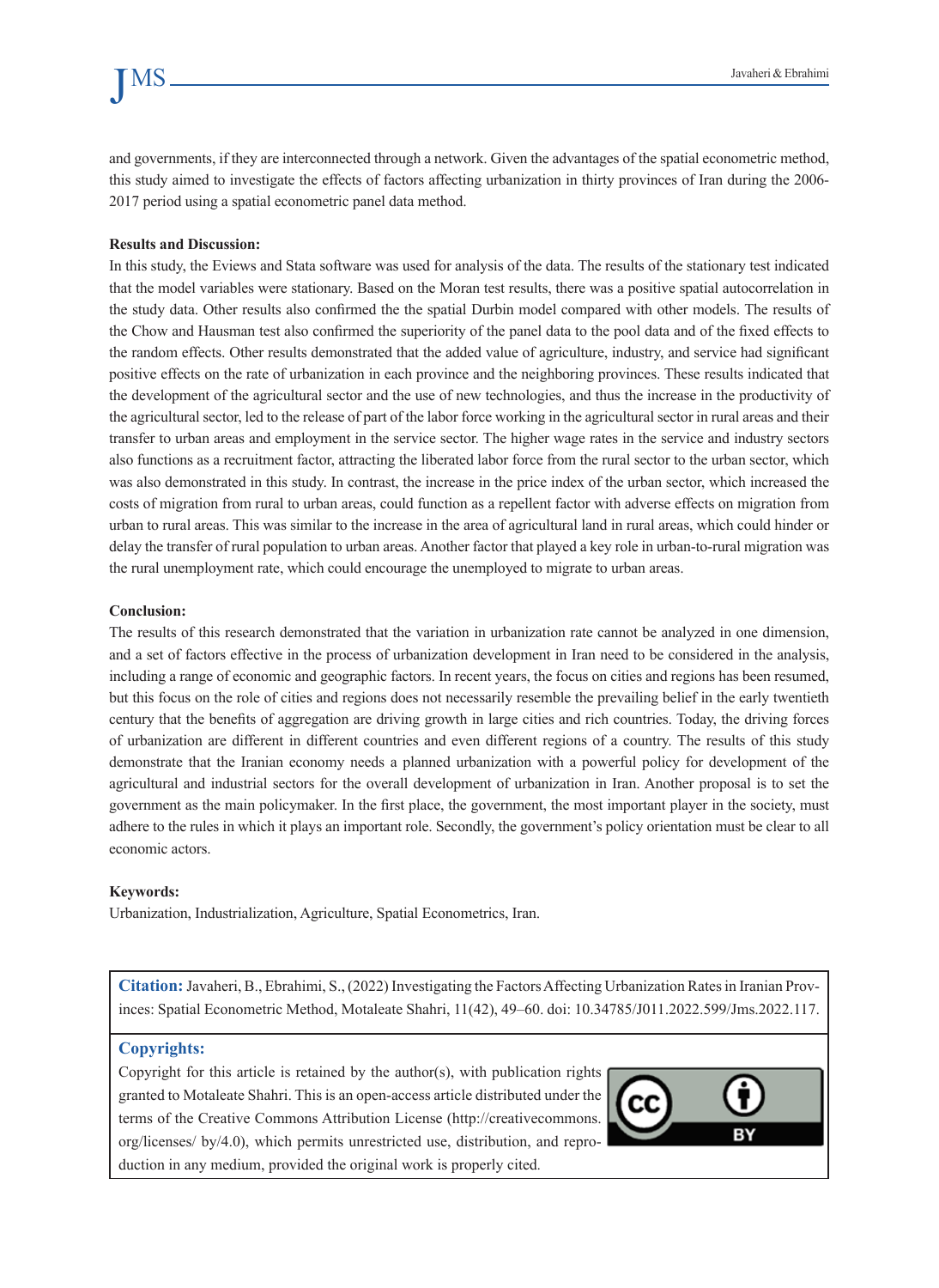

**doi** 10.34785/J011.2022.599

**بررسی عوامل مؤثر بر نر خ شهرنشینی در استانهای ایران: روش اقتصادسنجی فضایی**

1 - استادیار،گروه علوم اقتصادی، دانشکده علوم انسانی و اجتماعی، دانشگاه کردستان، سنندج، ایران. **بختیار جواهری صالح ابراهیمی** - دکترای علوم اقتصادی، دانشکده اقتصاد و علوم اجتماعی ، دانشگاه شهید چمران اهواز، اهواز، ایران.

تاریخ دریافت: 25 مرداد 1400 تاریخ پذیرش: 03 آبان 1400

### **چکیده**

در مراحل مختلف تاریخی، کشورها اشکال مختلفی از شهرنشینی را با توجه به تأثیرات مختلف سیاسی، اقتصادی، جغرافیایی و شرایط فرهنگی و سیستمهای اجتماعی توسعه دادهاند. مطاالعات تجربی در زمینه فا کتورهای مؤثر بر نرخ شهرنشینی، به ِ منظور درک میزان، روند و الگوی شهرنشینی و همچنین پیامدهای آن در زمینه های اجتماعی و اقتصادی برای هدایت توسعه سالم و پایدارِ اینده شهرنشینی اهمیت دارد. راهبرد های رشد و توسعه نوین، با تمرکز بر شهرها، راه را برای تغییرات ساختاری– عملکردی هموار کرده است. امروزه شهرها با توجه به توسعه زیرساختهای اقتصاد شهری، نقشی برجسته در اقتصاد جهانی و منطقهای بازی میکنند. با توجه به رشد سریع شهرنشینی در ایران طی سالهای اخیر، بررسی عوامل مؤثر بر شهرنشینی از جنبه سیاستگذاری در زمینه شهری مهم و ضروری است. هدف این مطالعه بررسی اثر عوامل مؤثر بر شهرنشینی در استانهای ایران با رویکردی اقتصادی طی دوره زمانی 1385-1396 با روش اقتصادسنجی فضایی ترکیبی است. نتایج بیانگر وجود خودهمبستگی فضایی و همچنین تأیید مدل دوربین فضایی (SDM) در برابر سایر روش های فضایی است. سایر نتایج نشان داد که ارزش افزوده بخشهای کشاورزی، صنعت و خدمات و نرخ بیکاری مناطق روستایی، اثرات مثبت و معنیداری بر نرخ شهرنشینی در هر استان و استانهای مجاور داشته است. همچنین شاخص قیمت مناطق و مساحت زمینهای کشاورزی در مناطق روستایی اثر منفی و معنیدار بر نرخ شهرنشینی داشته است. مطالعات آینده در این زمینه میتوانند به بررسی مقایسهای تأثیر متغیرهای کالن اقتصادی بر نرخ شهرنشینی در استانهای مختلف به صورت انفرادی پرداخته و تفاوتهای منطقهای در نرخ شهرنشینی در مناطق مختلف را توضیح دهند.

**واژ گان کلیدی:** ، شهرنشینی، اقتصادسنجی فضایی، ایران.

### **نکات برجسته**

- ایران در زمره کشورهای دارای نرخ شهرنشینی سریع بوده و امروزه در حدود 75 درصد از جمعیت ایران در مناطق شهری زندگی میکنند.
	- دامنه تغییرات نرخ شهرنشینی در استانهای ایران از 48 درصد تا 95 درصد در نوسان بوده است.
	- بخش کشاورزی و صنعتی شدن، اصلیترین متغیرهای توضیحدهنده شهرنشینی در ایران هستند.

<sup>1</sup> نویسنده مسئول مقاله: ir.ac.uok@javaheri.B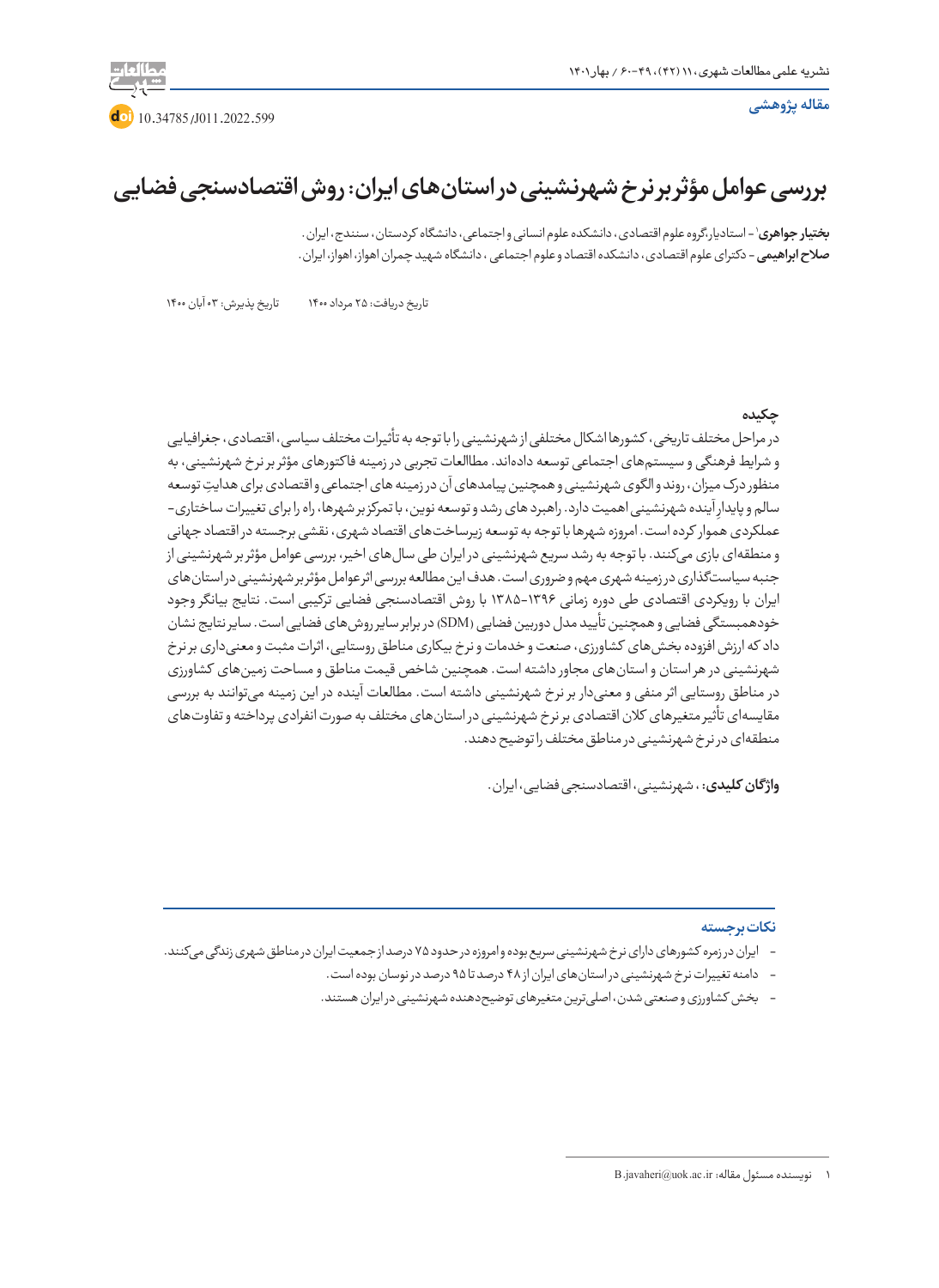### **.1 مقدمه**

طی چند دهه اخیر، نسبت جمعیت شهری در جهان افزایش یافته است. از آغاز قرن بیستم، نسبت جمعیت جهان در مناطق شهری از حدود 14 درصد در سال 1901 به حدود 50 درصد در سال 2000 رسیده است )2020 ,Division Population Nations United). رشد سریع شهرنشینی در جهان پس از انقلاب صنعتی` در کشورهای اروپایی اغاز شده و سپس در کشورهای توسعه یافته و در حال توسعه مشاهده شد )2015 ,Bocquier). ا گر بخواهیم تحول جامعه بشری از انقالب صنعتی در اروپا تا کنون را در سه کلمه خالصه کنیم، شاید جایگزینی بهتر از صنعتی شدن،' شهرنشینی و جهانی شدن '' وجود نداشته باشد. این سه بعد روابط نزدیکی با یکدیگر دارند. صنعتی شدن منجر به خروجی مستقیم رشد اقتصادی میشود که به روند رو به رشد شهرنشینی در کشورهای درحال توسعه از طریق تخصص کار و توسعه بخشهای غیر کشاورزی منجر میشود. آمارهای تاریخی نشان میدهند که ا کثر ِ کشورهای توسعه یافته دارای سطح باالیی از تولید ناخالص داخلی سرانه و همچنین سطح باالیی از شهرنشینی هستند. شهرنشینی در جهان به سرعت در حال تغییر است و سرعت تغییر در سه دهه گذشته سریعتر از قبل بوده است؛ در این دوره جهانی شدن افزایش یافته است. امروزه نرخ شهرنشینی در جهان به حدود50 درصد در کشورهای درحال توسعه رسیده است (Chen et al, 2016). در قرن ۲۱ بیش از هر دوره دیگری به قرن زندگی شهری اشاره میشود. انتظار میرود جمعیت شهری جهان از 2/8 میلیارد نفر در سال 2000 به 6/25 میلیارد نفر در سال 2050 برسد و پیشبینی میشود که بیشتر این رشد در آسیا و آفریقا رخ دهد (2020, World Bank). از طرفی، یکی از نیروهای اصلی و به جلو راننده توسعه در کشورهای مختلف دنیا شهرنشینی بوده است )2017 ,Yu and Fang )و این روند طبق برآورد سازمان ملل )2020( ادامه خواهد داشت. شهرنشینی یک موتور متحرک مدرنیزه شدن و رشد اقتصادی است و به عنوان یک روند اجتناب ناپذیر توسعه انسانی محسوب میشود )2016 ,al et Chen). ماهیت شهرنشینی توسعه ساختار اقتصادی، اجتماعی و فضایی یک منطقه یا یک کشور است. از لحاظ ساختار اقتصادی، شهرنشینی شامل فرآیند انتقال فعالیتهای کشاورزی به فعالیتهای غیر کشاورزی و ارتقای ساختار صنعتی است. در ساختار اجتماعی، شهرنشینی شامل فرایند مهاجرت روستاییان به شهر و گسترش فرهنگ شهری، شیوه زندگی و گسترش ارزش های شهری به حومه شهرها میشود و در ساختار فضایی، شهرنشینی شامل ً فرایندهای گونا گون فا کتورها و فعالیتهای صنعتی جمع آوری شده در مناطق شهری و توزیع مجدد است )2012 ,Zhu). شهرنشینی عمدتا مبتنی بر بهرهوری باالتر است که ناشی از فعالیتهای بخش صنعت، کشاورزی و خدمات است. فاکتور جذب ٔ مانند شغل بهتر یا فرصت درآمدی باالتر سبب میشود تا افراد از مناطق روستایی به مناطق شهری منتقل شوند (1974 ,Tolley and Kripalani) . به تازگی مطالعات متعدد نشان داده اند که سطح شهرنشینی با سطح تولید ناخالص

داخلی و به ویژه برخی اجزای آن ارتباط نزدیکی دارد (,Henderson 2007 ,Freidman; 2003). مناطق شهری در کنترل اقتصاد ملی و افزایش در مقیاس و قدرت اقتصادی نقش تعیینکنندهای دارند )Zhu  $2012$ ; Lee and Yu, 2010

 رشد گسترده شهرنشینی در کشورهای در حال توسعه، باعث عالقه به مطالعه این مسئله شده است که چگونه ویژگیهای جغرافیایی و اقتصادی بر توزیع نرخ شهرنشینی تأثیر میگذارند. بررسی مطالعات شهرنشینی و اقتصاد شهری در ایران گویای یک شکاف تحقیقاتی گسترده در این زمینه است. شواهد نظری و تجربی گستردهای در زمینه اثر ویژگیهای اقتصادی جغرافیایی بر شهرنشینی وجود دارد )84 :P2013: ,Davis). براساس آمارهای رسمی، طی یک دوره حدود 50 ساله )1348-1398( جمعیت شهرنشین در ایران حدود 37 درصد رشد داشته است )2020 ,Iran of Center Statistical). عوامل و دالیل گستردهای برای توضیح شهرنشینی سریع در ایران وجود دارد. از جمله دالیل رشد شهرنشینی در ایران مهاجرت جمعیت روستایی به مناطق شهری است که به دلیل سیاستهای صنعتی، رشد بهرهوری بخش کشاورزی، شکاف دستمزد بین مناطق شهری و روستایی و همچنین فرصتهای اشتغال در بخش خدمات و صنعت در مناطق شهری بوده ر<br>است. با وجود ادبیات نظری تقریباً کاملی در مطالعات شهرنشینی، کمتر مطالعهای در حوزه اقتصاد بر نقش متغیرهای اقتصادی تغییرات نرخ شهرنشینی در ایران متمرکز بوده است. مطالعات اقتصادسنجی در زمینه تعیین عوامل مؤثر بر نرخ شهرنشینی در ایران بسیار محدود هستند و ادبیات عوامل اقتصادی مؤثر بر نرخ شهرنشینی در ایران هنوز بسیار ناقص است و عمده مطالعات در حوزه شهری، به بررسی تأثیر شهرنشینی بر متغیرهای کالن اقتصادی مانند رشد اقتصادی یا نابرابری متمرکز بوده است. مفهوم شهرنشینی و عوامل تعیین کننده آن در توسعه و برنامهریزی اقتصادی اهمیت اساسی داشته است؛ زیرا تلاشهای بسیاری هم از بعد نظری و هم از بعد تجربی در ایجاد ادرا کات مختلف در مورد آنچه که پدیده ای را بهتر توضیح می دهد، از نظر نظری و تجربی شده است. شهرنشینی به طور جدایی ناپذیر با صنعتی شدن و نوسازی ارتباط دارد. با توجه به گسترش حاشیهنشینی در اطراف شهرهای بزرگ و تبعات منفی ناشی از آن، شناسایی عوامل مؤثر بر شهرنشینی و بهویژه صنعتی شدن و کشاورزی در سیاستهای صنعتی سازی و توسعه کشاورزی و جلوگیری از مهاجرت بیرویه به مناطق شهری باید بررسی شود. این مطالعه در صدد شناسایی عوامل مؤثر بر نرخ شهرنشینی در ایران طی دوره زمانی 1396 1385- با رویکرد اقتصادسنجی فضایی ترکیبی <sup>ه</sup> است که کمتر مورد مطالعه و بررسی قرار گرفته و از لحاظ سیاستهای توسعه و شهرنشینی و همچنین توسعه بخش صنعت و خدمات حائز اهمیت است. در ادامه مقاله ابتدا مفهوم شهرنشینی و تحوالت آن مرور خواهد شد. در بخش بعد به روندها و ویژگیهای شهرنشینی در جهان و ایران پرداخته خواهد شد. در بخش سوم نیز مطالعات تجربی داخلی و خارجی ارائه می شود. در ادامه نیز روششناسی و مدل تحقیق مورد بررسی قرار خواهد گرفت. سپس برآورد و مدل و نتایج آماری بحث شده و در بخش پایانی نیز نتیجهگیری و توصیههای سیاستی ارائه خواهد شد.

<sup>1</sup> Industrial Revolution

<sup>2</sup> Industrialization

Globalization 3

<sup>4</sup> Pull Factor

<sup>5</sup> Spatial Econometrics Panel Data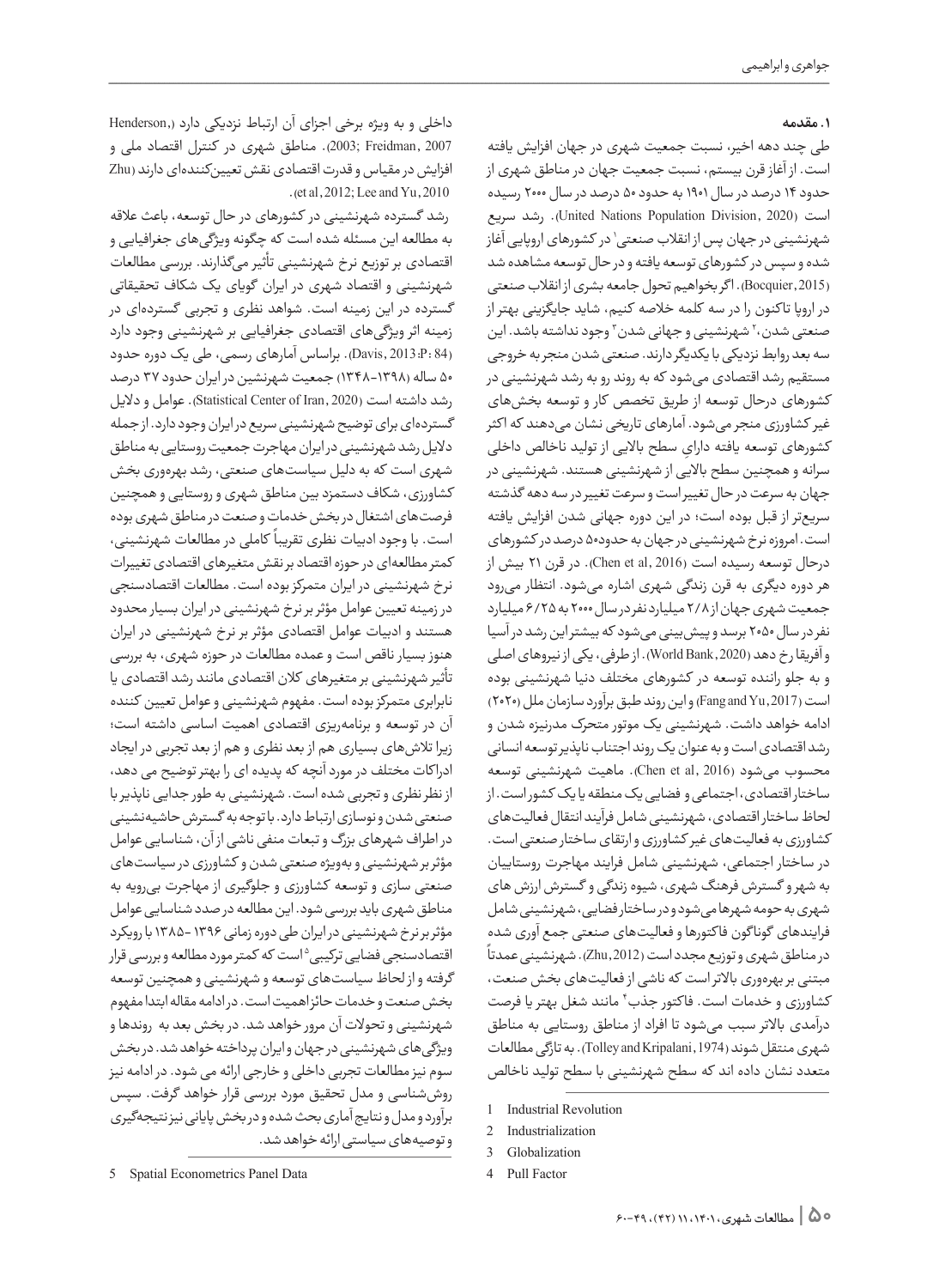# **.2 چارچوب نظری**

شهرنشینی در دوران انقالب صنعتی آغاز شد و به افزایش روزافزون مردمی که در مناطق شهری زندگی میکنند، اشاره میکند. شهرنشینی نه تنها در مورد افزایش ساده تعداد سا کنین شهر است، بلکه شامل تغییر ساختار از روستا به سبک شهری از نظر صنعت، اشتغال، شرایط زندگی و خدمات اجتماعی عمومی است (Bruckner et al, 2012). از طرفی شهرنشینی به فرآیند گسترش در جمعیت و مقیاس شهری اشاره دارد و شامل تغییرات اقتصادی، اجتماعی و جغرافیایی است )Wang 2015 ,al et).شهرنشینی سریع یکی از برجستهترین ویژگیهای توسعه جهانی امروز است. به طور کلی، شهرنشینی را می توان به عنوان یک انتقال فرآیند از یک جهان غالب در روستا و فعالیتهای کشاورزی به یک جهان غالب شهری و مبتنی بر فعالیتهای غیر کشاورزی تعریف کرد )2009 ,Awokuse).

# **.2.1 عوامل مؤثر بر شهرنشینی**

 دو نیروی اصلی که اقتصاددانان شناسایی کردهاند و منجر به تمرکز فضایی شغل ها می شود، مقیاس اقتصادی و تجمیع اقتصادی`است. مقیاس اقتصادی، همچنین تحت عناوینی مانند صرفههای اقتصادی یا بازده افزایشی نسبت به مقیاس شناخته میشود. تعامالت کسب و کار در مقیاس بزرگ عملیاتی، تولیدی بیشتر تولید در هر واحد از ورودی در مقایسه با مقیاسهای کوچکتر دارند. بنابراین مقیاس اقتصادی به تشکیل شرکتهای بزرگ کمک میکنند. از آنجاکه مقیاس اقتصادی به یک بنگاه تجاری واحد (به عنوان مثال، یک کارخانه) اعمال میشود، آنها از ایجاد کارخانههای بزرگ حمایت میکنند و به این ترتیب تمرکز فضایی اشتغال را ترجیح میدهند. در حالی که صرفههای اقتصادی در داخل یک شرکت بدون در نظر گرفتن محیط خارجی کاربرد دارد، ترا کم اقتصادی در خارج از یک شرکت قرار دارد. تراکم اقتصادی، مزایای یک شرکت را زمانی که در بین سایر بنگاههای تجاری قرار میگیرد، جذب میکند. این مزایا عبارتند از: صرفهجویی بالقوه در هزینههای ورودی که ممکن است پایین باشد و همچنین سود حاصل از بهرهوری که در بسیاری از شرکتها وجود دارند. یک اثر بهرهوری ر خ میدهد، زیرا ورودیها (به ویژه نیروی کار) زمانی که یک شرکت در بین سایر بنگاههای تجاری قرار میگیرد و نه در یک نقطه جدا گانه، ممکن است مولدتر باشد )2007 ,Bruckner).

شهرنشینی به طور گستردهای با صنعتی شدن در ارتباط است؛ دالیل اقتصادی خوبی برای این رابطه وجود دارد که توسط هر دو مطالعات نظری و تجربی حمایت میشود. شهرها نشان دادهاند که از تولیدات باالدستی و فعالیتهای با رشد بسیار باال حمایت میکنند؛ زیرا مناطق روستایی به دلیل ضعف زیرساختها، امکان فعالیتهای اقتصادی و صنعتی گسترده را ندارد. از طرفی، توسعه از بعد اقتصادی شامل تحوالت ساختاری از یک اقتصاد مبتنی بر کشاورزی به یک صنعت مبتنی بر خدمات است. به نظر میرسد صنعتی شدن به نوبه خود، شهرنشینی را شامل میشود، زیرا اثرات خارجی در مقیاس تولید و خدمات، جذب گردشگران و کارگران به شهرها میشود (,Wang et al 2015(. این حقیقت درباره تمرکز صنعتی و شهرنشینی که به گونهای

مستقل در اثر وجود ویژگیهای منحصربهفرد و خصوصیات ویژه محلی ایجاد میشود، پدیدهای است که زیربنای آن یک طرح تحقیقاتی بوده و از یک برنامه پژوهشی با عنوان جغرافیای اقتصادی جدید )NEG ) سرچشمه گرفته است. رابطه درونی بین صنعتی شدن، شهرنشینی ر سبب مستقیم و در دروست سبب استقام میکند.<br>و رشد اقتصادی همواره بهعنوان یک رابطه نسبتاً مستقیم و در حال تحول بوده است که در آن بهطور کلی، صنعتیترین کشورهای جهان، شهرنشینترین و همچنین ثروتمندترین کشورهای جهان بودهاند. این رابطه کم و بیش بهصورت بی وقفه در طی سدههای اخیر و از زمان گذار ر .<br>از قرون وسطی به رنسانس و دقیقاً تا اواخر سده نوزدهم و همچنین آغاز سده بیستم میالدی ادامه داشته است )2003 ,Henderson).

از سوی دیگر، افزایش نرخ شهرنشینی با مهاجرت از روستاها به شهرها بهعنوان بخشی از فرآیند توسعه اقتصادی مطرح شده است؛ بهطوری كه برخی اقتصاددانان، توسعه اقتصادی را معادل انتقال نیروی كار از بخش كشاورزی به صنعت در مناطق شهری تعریف کردهاند. تودارو )1976 ,Todaro )از نخستین نظریهپردازان اقتصادی است كه در مدل توسعه خود روند انتقال نیروی كار از روستا به شهر و بهطور ضمنی علل مهاجرت روستایی را مورد بررسی قرار داده است. وی معتقد است كه در جریان توسعه اقتصادی، همگام با رشد بخش صنعت، ایجاد اشتغال در بخش جدید سرعت پیدا میکند. بهدلیل وجود بهرهوری باالتر نیروی كار در بخش صنعت، دستمزد در شهرها باالتر از روستاها قرار میگیرد و این دستمزد باالتر انگیزه مهاجرت را بهوجود میآورد. فرض اصلی تودارو این است كه هر مهاجر بالقوه با هدف بیشینهسازی درآمد انتظاری تصمیم به مهاجرت میگیرد كه درآمد انتظاری خود متأثر از دو عامل اقتصادیتفاوت واقعی دستمزد شهری و روستایی و احتمال كسب شغل جدید در شهر خواهد بود.

ً مبتنی بر بهرهوری باالتر است که همچنین شهرنشینی مدرن عمدتا ناشی از فعالیتهای بخش صنعت، کشاورزی و خدمات است. فا کتور جذب مانند فرصتهای شغلی با درآمد باالتر سبب میشود تا افراد از مناطق روستایی به مناطق شهری منتقل شوند. با اینحال، حتی ا گر یک کشور دارای شهرنشینی بسیار باالیی باشد و تولید خوبی از مناطق شهری داشته باشد، باز هم مقدار مناسبی از نیروی کار آن باید در مناطق روستایی باقی بمانند تا بخش کشاورزی بتواند از بهرهوری الزم برای تغذیه جمعیت شهری برخوردار باشد (, Tolley and Kripalani 1974(. نوركس )1953 ,Nurkse )بیان میکند كه انقالب صنعتی بدون انقالب كشاورزی كه پیش از آن بود، امكانپذیر نبود. جانستون و مولر )1961 ,Mellor and Johnston )بیان میکنند که بخش کشاورزی به پنج روش به رشد کلی اقتصاد کمک میکند.

- )1( تأمین مواد غذایی برای بخش شهری،
- )2( تأمین ارز از طریق صادرات محصوالت کشاورزی،
	- )3( تأمین نیروی کار اضافی برای بخش صنعت،
	- )4( تأمین پسانداز برای سرمایهگذاری صنعتی و
	- )5( تهیه بازار داخلی برای گسترش بخش صنعتی.

 از دیدگاه اقتصادی، مهاجرت ناشی از تفاوتهای درآمدی و هزینهای بین مناطق شهری و روستایی است. در واقع موقعیت نسبی خانوارها نسبت به یک گروه مرجع خاص و همچنین درآمد مطلق خانوارها به عنوان انگیزه اصلی برای مهاجرت محسوب میشود (Stark and

<sup>1</sup> Agglomeration Economies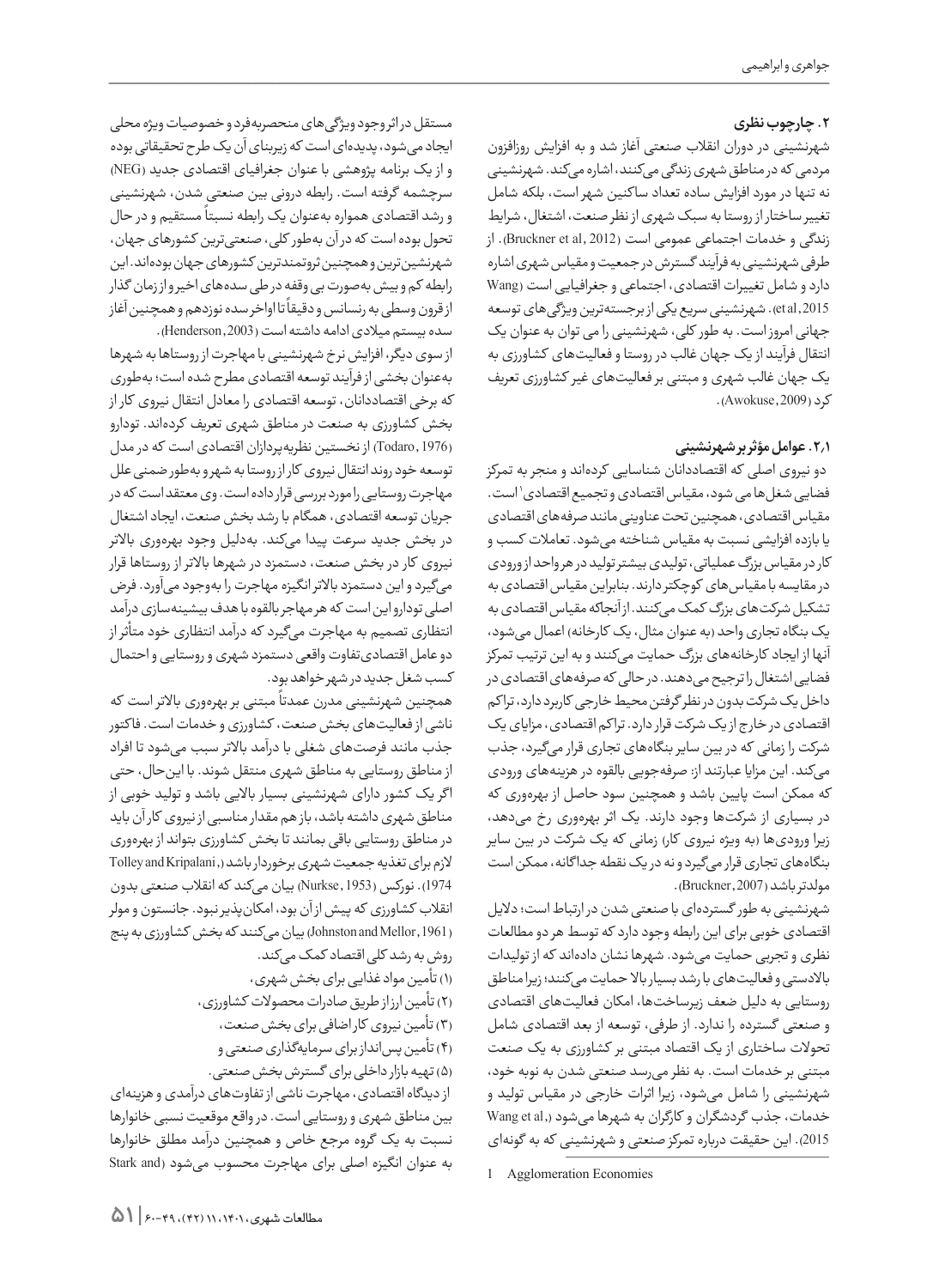1985 ,Bloom). افزایش مخار ج زندگی در مناطق شهری و همچنین نرخ تورم شهری شکاف مخار ج بین روستا و شهر را افزایش و انگیزه برای مهاجرت از شهر به روستا و شهر را کاهش میدهد )1980 ,Lipton). بهعبارتی دیگر، مهاجرت داخلی شهری-روستایی به عنوان پاسخی به تفاوتهای دستمزد و همچنین مخار ج در بخشهای شهری و روستایی شکل گرفته است )1984 ,Taylor). همچنین، تحرک نیروی کار اثراتی بر نابرابری درآمدی جوامع مهاجر فرست و مهاجرپذیر ایجاد میکند. به لحاظ مفهومی، این اثر بستگی به عوامل ساختاری جوامع شهری و روستایی دارد که بر مخار ج زندگی در منطقه مورد نظر و هزینههای مهاجرت تأثیر میگذارد (Bloom et al ,2008).

### **.2.2 مروری بر تحوالت روند شهرنشینی در جهان و ایران**

طی سال های ۱۹۵۰ تا ۲۰۱۸، جمعیت شهرنشین جهان بیش از چهار برابر شده و از حدود 800 میلیون نفر به حدود 4/2 میلیارد نفر رسیده است. به طور متوسط جمعیت شهرنشین جهان حدود 2/4 درصد بوده و در سال 2009 به حدود 50 درصد جمعیت کل رسیده است )2020 ,Bank World). جدول شماره1 جمعیت کل، روستایی و شهری و نرخ تغییرات آن را در بازههای انتخابی در مناطق مختلف جهان نشان مے دھد.

بررسی روند شهرنشینی در استانهای كشور حاكی از افزایش نرخ شهرنشینی در تمامی استانهای ایران است. در سال ،1390 جمعیت روستانشین فقط در یك استانکمتر از 50 درصد بوده ؛ در حالی كه در سایر استانها شهرنشینی چهره غالب جمعیتی بوده است. تفاوتهای فاحشی در این زمینه بین استانهای كشور دیده میشود. جهش نرخ شهرنشینی به باالی 50 درصد در سطح جهانی، نخستین بار در سال 2008 ر خ داد؛ در حالی که این جهش در ایران در سال 1359 (۱۹۷۸ میلادی) رخ داد و نرخ شهرنشینی به بالای ۵۰ درصد جمعیت کل رسید. تحوالت نرخ شهرنشینی در ایران نشان میدهد که نرخ شهرنشینی از حدود 68/5 درصد در سال 1385 به حدود 74/5 درصد در سال ۱۳۹۶ رسید. در بین استانهای ایران، در سال ۱۳۹۶، قم باالترین نرخ شهرنشینی را با حدود 95/2 درصد و سپس تهران با 93/9 را داشته است. طی همین سال، کمترین نرخ شهرنشینی در ایران نیز مربوط به استانهای سیستان و بلوچستان و گلستان به ترتیب با 48/5 و 53/3 درصد بوده است. روند شهرنشینی در استانهای ایران نیز نشان میدهد که باالترین نرخ شهرنشینی در ایران مربوط به استانهای قم، تهران، اصفهان و یزد بوده است.

| جمعیت (میلیاردنفر)     |                    |                  |               | متوسط نرخ تغییرات (درصد) مقادیر ۲۰۳۰ برآورد بانک جهانی (۲۰۲۰) است |                        |                   |               |                    |                |
|------------------------|--------------------|------------------|---------------|-------------------------------------------------------------------|------------------------|-------------------|---------------|--------------------|----------------|
| منطقه                  | ۱۹۵۰               | ۱۹۷۰             | ۱۹۹۰          | ۲۰۱۸                                                              | ۲۰۳۰                   | $19V - 19\Delta$  | 1990-1971     | 1991-1107          | $Y_0Y_0 - Y_0$ |
| کل جمعیت جهان          | $Y/\Delta f$       | $Y/Y$ .          | $\Delta$ /٣٣  | $Y/\mathcal{F}^{\mathbf{w}}$                                      | $\lambda/\Delta\Delta$ | $1/\lambda$ 9     | $1/\lambda$ ۳ | $1/7\lambda$       | 0/90           |
| مناطق توسعه يافتهتر    | $0/\lambda$        | $\setminus$      | 1/10          | 1/۲۶                                                              | 1/79                   | $1/\circ Y$       | 0/99          | 0/79               | $\circ/1V$     |
| مناطق كمتر توسعه يافته | 1/7٢               | ۲/۶۹             | $f/\lambda$   | 9/7V                                                              | Y/Y                    | Y/YY              | Y/Y           | $1/\Delta$ .       | ۱/۰۹           |
| جمعيت شهرنشين جهان     | $0/Y\Delta$        | $1/\tau \Delta$  | Y/Y9          | Y/YY                                                              | $\Delta/1V$            | Y/90              | Y/55          | <b>٢/14</b>        | 1/89           |
| مناطق توسعه يافتهتر    | 0/60               | 0/8V             | $0/\Lambda$ ۳ | 0/99                                                              | ۱/۰۵                   | $Y/\circ9$        | $1/\circ f$   | 0/99               | $\circ$ /۴۶    |
| مناطق كمترتوسعه يافته  | $0/\tilde{\Gamma}$ | 0/8              | $1/\xi$       | T/TT                                                              | f/Y                    | $f/\circ 7$       | $T/\lambda$   | $Y/\Lambda Y$      | $Y/\circ Y$    |
| جمعيت روستانشين جهان   | $1/\gamma$         | $Y/Y\Delta$      | $\tau/\sigma$ | $\frac{4}{3}$                                                     | $\tau/\tau\lambda$     | $1/\tau$          | $1/\tilde{r}$ | 0/51               | $-\frac{1}{2}$ |
| مناطق توسعه يافتهتر    | 0/YV               | $\mathcal{O}(T)$ | 0/77          | 0/7V                                                              | 0/79                   | $-0$ /۴ $\Lambda$ | $-0/7V$       | $-0/\Delta\Lambda$ | $-0/90$        |
| مناطق كمتر توسعه يافته | ۱/۴۲               | $\frac{1}{2}$    | <b>Y/YY</b>   | $\frac{4}{10}$                                                    | $\frac{4}{10}$         | 1/40              | $1/\Delta Y$  | $0/\Delta$         | 0/00           |

**جدول شماره:1 متوسط نر خ تغییرات جمعیت شهری و روستایی در جهان**

World Bank Population Section (2020) **منبع:** 

# **.3 مطالعات تجربی**

# **.3.1 مطالعات خارجی**

لی و یو )2010 ,Yu and Lee )با بهکارگیری مفهوم اقتصاد ترا کم با تخمین اثرات مکانیابی، شهرنشینی و رقابت محلی بر بهره وری نیروی کار را با بهکارگیری اطالعات صنایع کارخانهای کره جنوبی طی دوره زمانی ۲۰۰۷–۱۹۹۷ با رویکرد هندرسن' با استفاده از بسط سری تیلور' تابع تولید کلی برای استقرار یک کارخانه در یک منطقه مشخص بررسی کردند. نتایج نشان داد که وقتی یک بنگاه تخصصیتر مکانیابی شود، تنوع شهری بیشتر شده و قدرت رقابتی منطقه باال میرود و هرچه یک بنگاه متمرکز و با فناوری پیشرفتهتر باشد، بهرهوری نیروی کار بیشتر به علت منافع خارجی ناشی از اقتصاد ترا کم است. بروکنر )2012 ,Bruckner )در مطالعهای به بررسی اثر رشد اقتصادی و سهم

بخش کشاورزی در GDP بر شهرنشینی در 41 کشور آفریقایی طی دوره 1960-2006 با روش پانل دیتا پرداخت. نتایج این مطالعه نشان داد که در کشورهای مورد بررسی نرخ شهرنشینی طی سالهای مورد بررسی افزایش قابل توجهی داشته است. براساس سایر نتایج، اثر رشد اقتصادی و سهم بخش کشاورزی بر نرخ شهرنشینی در کشورهای مورد مطالعه، ا گرچه مثبت بوده، اما از لحاظ آماری معنیدار نبوده است. کریستیان و مککرد )2016 ,McCord and Christensena )در مطالعهای به بررسی عوامل جغرافیایی مؤثر بر شهرنشینی در ایالتهای چین طی دوره زمانی 1990-2000 با اقتصاد سنجی فضایی پرداختند. نتایج این مطالعه بیانگر وجود اثرات فضایی در نمونه مورد مطالعه بوده است. همچنین براساس سایر نتایج این مطالعه دوری و نزدیکی به ساحل، مساحت ایالت و صنعتی شدن مهمترین متغیرهای تعیین کننده سطح شهرنشینی در ایالتهای مورد مطالعه بوده است. تریپسی و رانی (2017 ,Tripathi and Rani) به بررسی اثر ارزش افزوده

<sup>1</sup> Henderson

<sup>2</sup> Taylor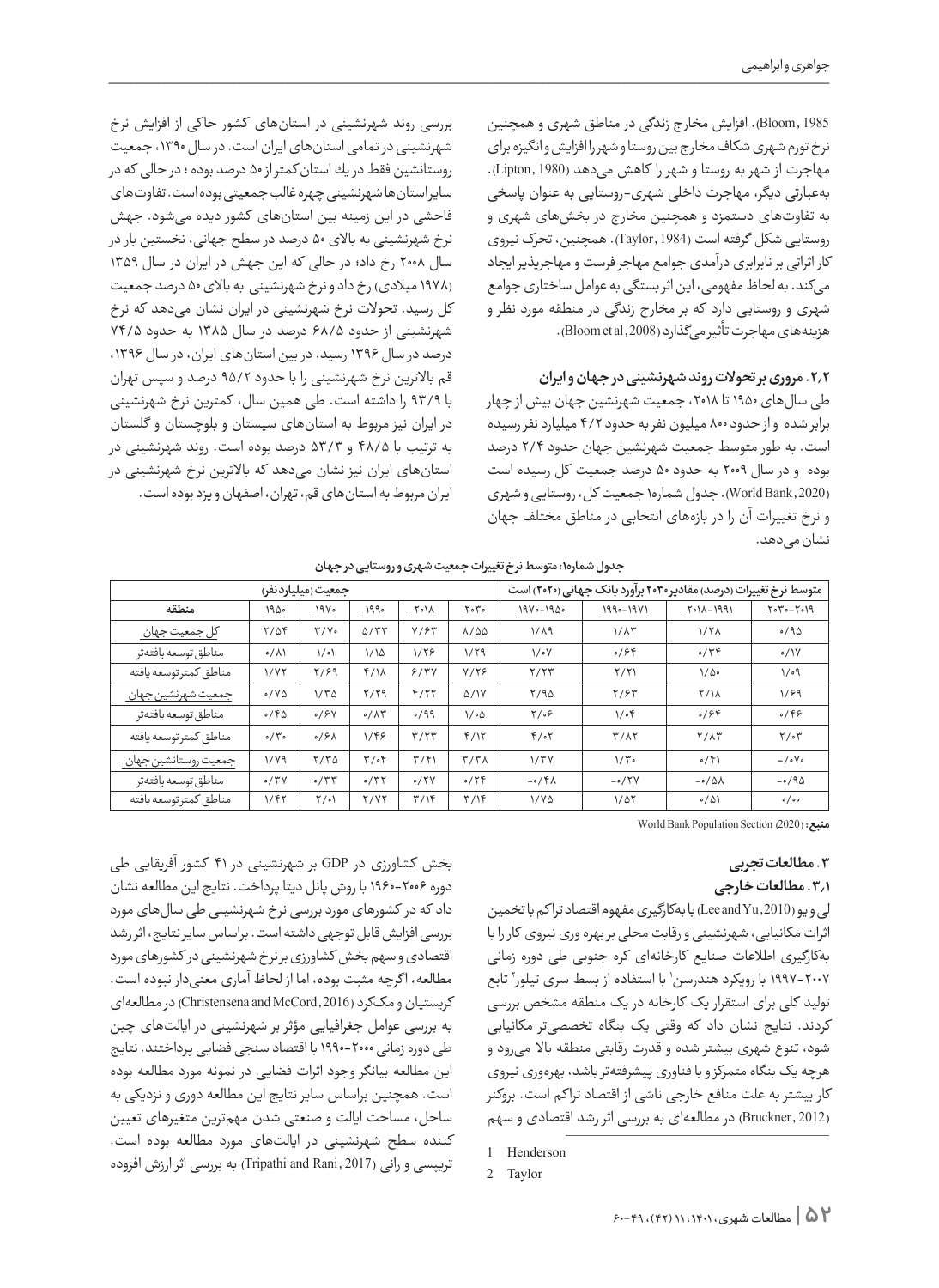بخش کشاورزی بر شهرنشینی در هند طی دوره زمانی 1981-2015 پرداختند. در این مطالعه برای تجزیه و تحلیل دادهها از روش پانل دیتا استفاده شده است. نتایج نشان داد که افزایش سهم کشاورزی در تولید ناخالص داخلی، مقدار زمین های کشت شده و افزایش اشتغال روستاییان در بخش کشاورزی تأثیر منفی و معنیداری بر شهرنشینی در هند داشته است. همچنین افزایش سطح سواد روستاییان، اثر مثبت و معنیداری بر شهرنشینی داشته است. همچنین بر اساس سایر نتایج این مطالعه، بهرهوری بخش کشاورزی بر شهرنشینی مثبت و معنیدار بوده است. گوان و همکاران )2018 al et Guan )در مطالعهای به ارزیابی راهبرد شهرسازی در چین در قالب دستاوردها، چالشها و بازتابهای آن پرداخته اند. این مقاله به صورت اسنادی و مروری بر تحوالت شهرنشینی با تلفیقی از تئوریهای شهرنشینی به بررسی جریان شهرنشینی و تبعات و اثرات آن پرداخته است. براساس یافتههای این مطالعه، دستاورد بزرگ شهرنشینی در چین این است که کشوری تحت سلطه هزاران ساله کشاورزی به پایان رسیده و یک کشور مبتنی بر نظام شهری جدید شکل گرفته است. زیرساختهای شهری کشور، شرایط زندگی و خدمات عمومی شهروندان شهری پیشرفتهای زیادی کرده اند. همچنین توسعه شهرنشینی، منجر به تحوالت اجتماعی و اقتصادی چین شده و بزرگترین فرصت برای شهرنشینی و رشد اقتصادی طی دهههای اخیر را ایجاد کرده است. بهطور کلی، شهرنشینی سنتی در چین نوعی شهرنشینی ناقص و شهرنشینی با کیفیت پایین است. شهرنشینی در چین با سرمایهگذاری، مصرف، انتشار دیا کسید کربن و افزایش ترا کم شهری همراه بوده است.

# **.3.2 مطالعات داخلی**

در زمینه بررسی اثر عوامل اقتصادی و جغرافیایی مؤثر بر متغیر شهرنشینی در ایران مطالعهای برای محققان یافت نشده است. اما برخی مطالعات در زمینه بررسی عوامل اقتصادی و انگیزشی در مهاجرت از روستا به شهر و یا از شهر به شهر انجام شده است. در ادامه برخی از این مطالعات مرور میشود.

نصیری، با مطالعه نقش صنایع کوچک شهری بر توسعه شهری، بهرهوری عوامل تولید را به عنوان متغیری تأثیر گذار در نظر گرفته و با استفاده از روش اسنادی و دادههای پرسشنامهای و برداشتهای میدانی، شاخصهای بهرهوری کل عوامل تولید را در صنایع کوچک کارگاهی خرمدشت شهر بومهن از توابع کالنشهر تهران طی سالهای 1386-1388 محاسبه کرده و با استفاده از روشهای آماری پارامتریک، ناپارامتریک تأثیر آن بر شاخصهای توسعه شهری مورد مطالعه قرار داده است. این مطالعه برای تجزیه تحلیل دادههای بهرهوری صنایع از مدل کاب-دا گالس استفاده شده است. نتایج نشان داد که صرفههای مقیاس صنایع کوچک کارگاهی اثر مثبتی بر توسعه شهر بومهن دارد )2012 ,Nasiri). جعفری به بررسی عوامل مؤثر بر مهاجرت روستاییان و تأثیر بر تولید کشاورزی و تحلیلی بر عوامل مؤثر بر تمایل و انگیزه بر مهاجرت روستاییان به شهر در روستاهای شهرستان مرودشت با استفاده از مدل الجیت پرداخت. نتایج نشان داد که کاهش ضریب جینی، بهبود توزیع در آمد، افزایش مخار ج دولتی در عمران روستاها، کاهش شکاف دستمزد میان شهر و روستا و همچنین سرمایهگذاری در

بخش کشاورزی منجر به کاهش روند مهاجرت به شهرها خواهد شد. همچنین افزایش شاخص قیمت محصوالت کشاورزی، افزایش نرخ باسوادی، رشد اقتصادی و افزایش سطح زیر کشت و افزایش بهرهوری نیروی کار، منجر به کاهش مهاجرت از روستا به شهر خواهند شد )2014 ,Jafari). محمودیان در مطالعهای به بررسی وضعیت و تحوالت شهرنشینی ایران با تأ کید بر دوره 1385 تا 1395 پرداخته است. یافته این مطالعه نشان داد که جمعیت شهری کشور در سرشماری 1395 به 74 درصد رسیده و تعداد شهرهای کشور نیز بیش از شش برابر شده است. تحلیلها نشان میدهد، بیش از 50 درصد جمعیت شهری کشور در شهرهایی سا کناند که کمتر از 10 هزار نفر جمعیت دارند. یافتهها همچنین نشان داد که حدود 25 درصد جمعیت کشور در شهرهای بزرگ ساکن هستند. محقق پیشنهاد نموده است که سیاستگذاری ها باید بر تقویت برنامهریزی شهری برای رسیدن به توسعه پایدار شهری با هدف تأمین رفاه برای تمامی شهرنشینان تمرکز نماید),Mahmoudian 2019(. ابراهیمی و همکاران در مطالعهای به بررسی اثر ارزش افزوده بخش کشاورزی، خدمات و کشاورزی بر نرخ شهرنشینی در ایران طی دوره 1385-1395 پرداختند. نتایج این مطالعه با روش رگرسیون چندکی نشان داد که ارزش افزودههای بخشهای کشاورزی، خدمات و صنعت، اثرات مثبت و متقارنی بر نرخ شهرنشینی در ایران داشتهاند  $(Ebrahimi et al, 2020)$ 

# **.4 روش پژوهش**

در این مطالعه برای برآورد مدل از روش اقتصادسنجی فضایی استفاده خواهد شد. اقتصادسنجی فضایی زیر مجموعهای از اقتصادسنجی است که با اثرات متقابل بین واحدهای جغرافیایی سر و کار دارد. واحدها میتوانند کد پستی، شهر، شهرداریها، نواحی، استان، دولت، حوزه قضایی، کشورها و غیره باشند که به ماهیت مطالعه بستگی دارد. اقتصادسنجی فضایی بسط ساده اقتصادسنجی سریهای زمانی به دو بعد نیست. یک تفاوت آشکار این است که دو واحد ۔<br>جغرافیایی میتوانند متقابلاً بر یکدیگر اثر گذار باشند؛ در حالی که دو مشاهده در طی زمان نمیتوانند بر یکدیگر اثر بگذارند )2012 ,Elhorst). اقتصادسنجی فضایی جغرافیایی از یکی از دو معیار ارتباط به صورت زیر استفاده میکند. یکی معیار اندازهگیری دودویی مجاورت است که در آن واحدهای مورد نظر از یک مقدار آستانه معین و مشخص شده به یکدیگر نزدیکتر هستند و دیگری یک معیار پیوسته است که فاصله بین دو واحد را اندازهگیری میکند که میتوان این معیار را بر اساس دو نقطه مرجع مانند شهرهای پایتخت دو کشور و یا مینیمم فاصله بین دو تا از نزدیکترین نقاط به مرزهای خارجی دو کشور اندازهگیری کرد. هر ً به معنای نزدیکی جغرافیایی است. چند که واژه »همجواری« معموال در این مطالعه از نرمافزارهای ArcGIS برای ایجاد ماتریس وزنی فضایی و از نرمافزار استاتا نسخه 14 برای برآورد مدل استفاده شده است. در این پژوهش از الگوی ر خمانند برای تعریف ماتریس مجاورت مرتبه اول برای استانهای مورد مطالعه استفاده شده است. نرمالسازی ماتریس مجاورت به دو صورت ردیفی و ستونی صورت میپذیرد. نرمالسازی ردیفی برابر کننده تأثیر بر هر واحد توسط تمام عناصر دیگر است، در حالی که نرمالسازی ستونی یکسانکننده تأثیر هر واحد بر تمام عناصر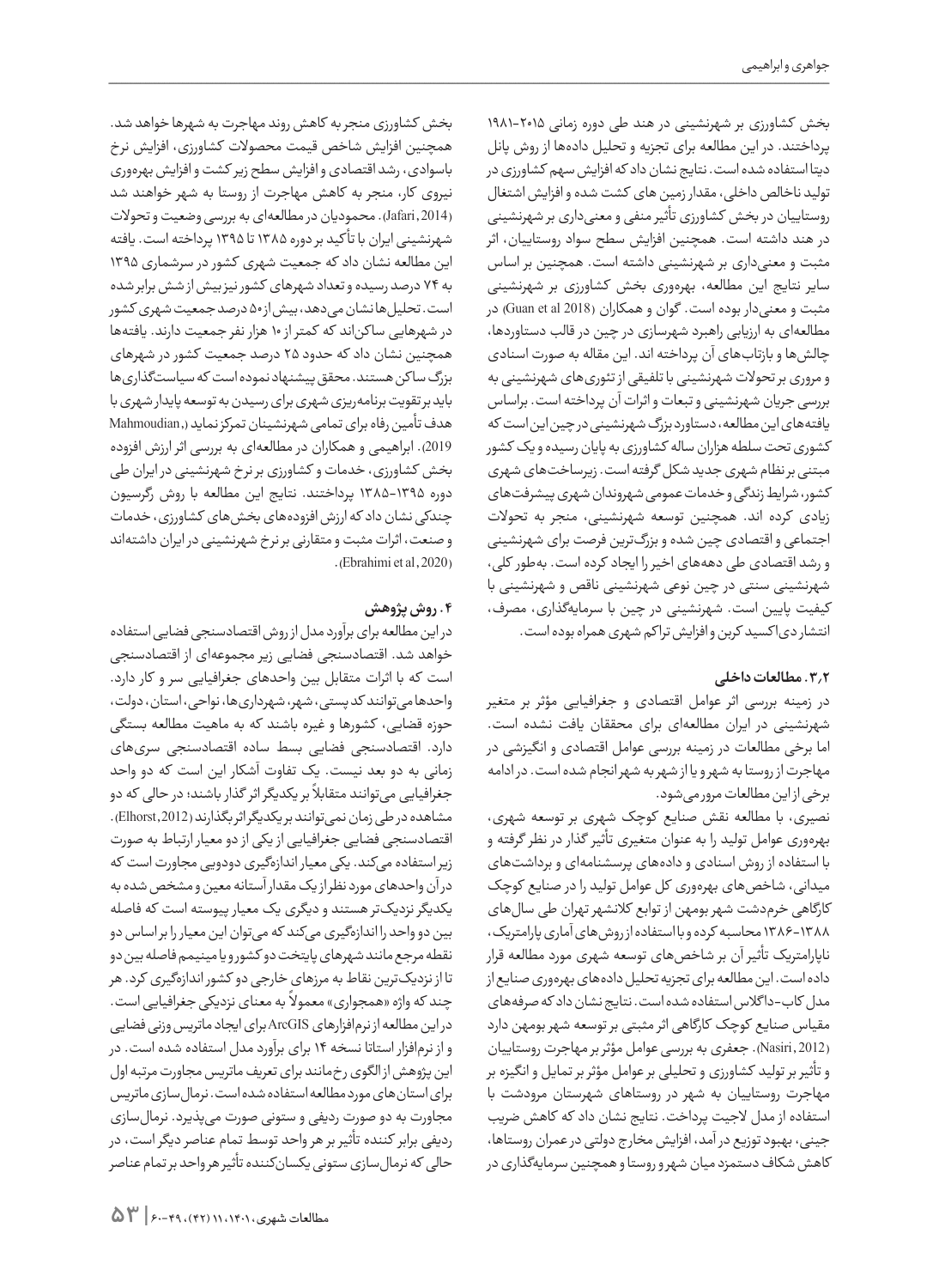دیگر است. در این پژوهش، از روش نرمالسازی ردیفی استفاده شده تا مجموع عناصر هر ردیف برابر با 1 باشد.

در این مطالعه انواع مختف مدلهای اقتصادسنجی فضایی برآورد میشود و از بین آنها مدلهای بهینه انتخاب خواهد شد. برای تجزیه و

تحلیل دادهها نیز از نرم افزار استاتا و ایویوز استفاده خواهد شد. مدلی که در این مطالعه مورد بررسی قرار میگیرد به صورت زیر است که مدل پایه آن از مطالعه کریستیان و مککرد اقتباس شده است : (Christensena and McCord, 2016)

 $Urb_{it} = \beta_0 + \beta_1 Agri_{it} + \beta_2 Ind_{it} + \beta_3 Ser_{it} + \beta_4 Une_{it} + \beta_5 Tem_{it} + \beta_6 Tf_{it} + \beta_7 UrCPI_{it} + \beta_8 Wage_{it}$  $\sum W_{it} X_{it} + \varepsilon_{it} + \varphi_i$  (1)

شرح متغیرهای معادله (۱) و منبع آن به صورت جدول شماره۲ است:

| منبع                                                          | نماد         | متغير                                         |
|---------------------------------------------------------------|--------------|-----------------------------------------------|
| Statistical Center of Iran (2020)                             | <b>URB</b>   | نرخ شهرنشینی (درصد جمعیت شهرنشین از کل جمعیت) |
| Statistical Center of Iran (2020)                             | <b>IND</b>   | ارزش افزوده بخش صنعت (میلیون ریال)            |
| Statistical Center of Iran (2020)                             | <b>AGRI</b>  | ارزش افزوده بخش کشاورزی (میلیون ریال)         |
| Statistical Center of Iran (2020)                             | <b>SER</b>   | ارزش افزوده بخش خدمات (میلیون ریال)           |
| Statistical Center of Iran (2020)                             | <b>UNE</b>   | نرخ بیکاری مناطق روستایے (درصد)               |
| Statistical Center of Iran (2020)                             | <b>URCPI</b> | شاخص قیمت مناطق شهری (ریال)                   |
| Meteorological Organization of Iran (2020)                    | <b>TEM</b>   | میانگین دمای سالانه                           |
| Statistical yearbooks of the Statistics Center of Iran (2020) | TF           | مساحت زمین های زیر کشت کشاورزی (هکتار)        |
| Ministry of Labor + Statistical Center of Iran (2020)         | WAGE         | شاخص دستمزد بخش صنعت                          |

**جدول شماره:2 لیست متغیرها و منبع آنها**

جامعه مورد مطالعه در این تحقیق شامل 30 استان ایران طی دوره زمانی 1385-1396 است.

# **.5 نتایج آزمونهای آماری**

# **.5.1 ایستایی**

پیش از برآورد مدل الزم است که ایستایی متغیرهای مطالعه مورد بررسی قرار گیرد. برای دادههای ترکیبی در سطح کالن )برای مثال، در سطح کشوری، استانی و منطقهای) به طور معمول فرض میشود که تعداد مقاطع ثابت و تعداد دورههای زمانی به سمت بینهایت میل مینماید و با توجه به این مسئله الزم است که آزمون ریشه واحد مناسب انتخاب گردد. آزمونهای ریشه واحد در دادههای تركیبی به وسیله کواه` (Quah,1994) پایهریزی شد. این مطالعات به وسیله لوین

Im, Pesaran, shin,) و ایم، پسران و شین (Im, Pesaran, shin, 1997( كامل شد. لین، لوین و چو )LLC )نشان دادند كه در دادههای تركیبی استفاده از آزمون ریشه واحد مربوط به این دادهها دارای قدرت آزمون بیشتری نسبت به استفاده از آزمون ریشه واحد برای هر مقطع به طور جدا گانه است. نتایج آزمون ریشه واحد لوین، لین و چو )LLC )و ایم، پسران و شین )IPS )در جدول شماره3 گزارش شده است. بر اساس نتایج جدول شماره3 فرض صفر مبنی بر وجود ریشه واحد را میتوان رد کرد و از اینرو متغیرهای مطالعه در سطح ایستا هستند. در ادامه نتایج برآورد مدل، ارائه میشود.

| <b>IPS</b>                   | LLC    |                                | نماد         |
|------------------------------|--------|--------------------------------|--------------|
| احتمال                       | احتمال | متغير                          |              |
| 0/000                        | 0/000  | نرخ شهرنشيني                   | <b>URB</b>   |
| 0/000                        | o/oo   | ارزش افزوده بخش صنعت           | <b>IND</b>   |
| $\circ / \circ \circ \Delta$ | 0/000  | ارزش افزوده بخش كشاورزى        | <b>AGRI</b>  |
| 0/000                        | 0/000  | ارزش افزوده بخش خدمات          | <b>SER</b>   |
| 0/000                        | 0/000  | نرخ بیکاری مناطق روستایی       | <b>UNE</b>   |
| o/oo                         | 0/000  | شاخص قیمت مناطق شهری           | <b>URCPI</b> |
| 0/000                        | 0/000  | میانگین دما                    | <b>TEM</b>   |
| 0/000                        | 0/00   | مساحت زمين هاى زير كشت كشاورزى | TF           |
| 0/000                        | 0/000  | شاخص دستمزد صنعتى              | WAGE         |

| جدول شماره۳: نتایج آزمون ریشه واحد LLC |  |
|----------------------------------------|--|
|----------------------------------------|--|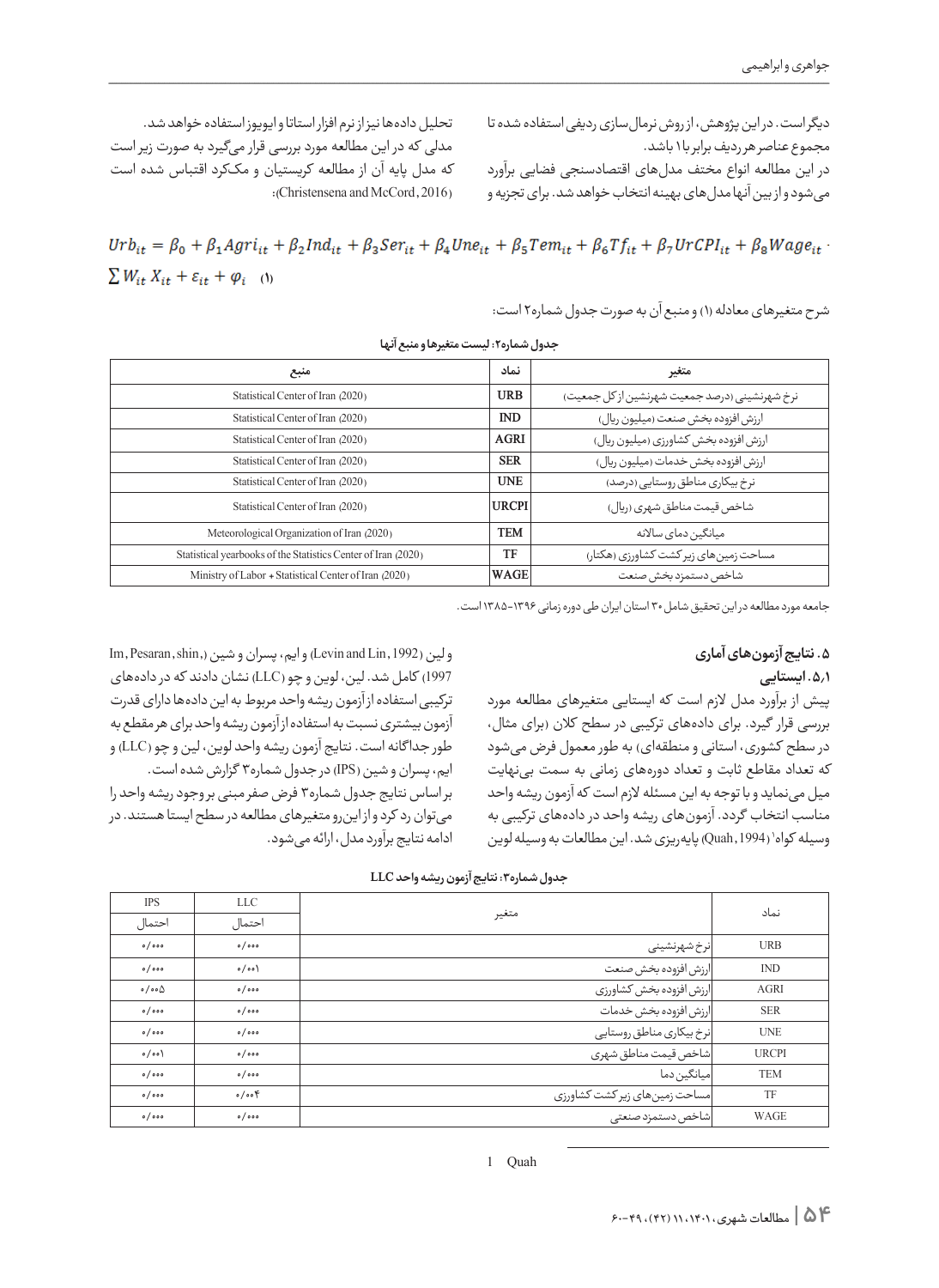# **.5.2 بررسی خودهمبستگی فضایی**

برای آزمون این مسئله که آیا مدل دوربین فضایی را میتوان به مدل خطای فضایی یا مدل وقفه فضایی تقلیل داد یا خیر، از آزمون ضریب لاگرانژ (LR) و ضریب لاگرانژ پرقدرت (RLM) استفاده میگردد که فرض صفر آن برای مدل خطای فضایی •=β $\rm H_{0}$ ۰٬γ + $\rm \beta$ و برای مدل وقفه فضایی و دین است. نتایج جدول شماره ۵ نمایانگر آن است که فرض صفر در $\mathsf{H}_0\!:\!\gamma$ -هر دو آزمون نسبت راستنمایی رد میشود و بر این اساس میتوان چنین نتیجه گرفت که مدل دوربین فضایی برای برآورد الگوی تحقیق مناسب است. برای انتخاب روش برآورد میان اثرات ثابت و اثرات تصادفی در رویکرد دادههای ترکیبی فضایی از آزمون هاسمن استفاده میشود. آزمون هاسمن در حقیقت آزمون فرضیه ناهمبسته بودن اثرات انفرادی و متغیرهای توضیحی است که بر طبق آن، ضرایب تخمینی در برآوردهای

اثرات ثابت و تصادفی با هم مقایسه میشوند. فرض صفر در این آزمون بیانگر عدم همبستگی بین متغیرهای توضیحی و خطای تخمین بوده و فرض مقابل نشاندهنده وجود ارتباط است. مقدار آماره هاسمن در جدول شماره4 نشان داده شده است. آزمون اثرات ثابت مکان و زمان با استفاده از آزمون هاسمن فضایی در جدول شماره4 نشان داده شده و نتایج حا کی از تأیید اثرات ثابت در مقابل اثرات تصادفی است. نتایج نشان میدهد که فرضیه صفر مبنی بر معنادار نبودن اثرات ثابت مکان و زمان را نمیتوان پذیرفت. بنابراین با توجه به معناداری مشترک هر دو اثر، بر اساس کار بالتاجی )2005 ,Baltagi )مدل فضایی مورد استفاده در پژوهش به مدل اثرات ثابت دو جانبه موسوم خواهد بود.

نتایج مدل دوربین فضایی با اثرات ثابت مکانی در جدول شماره5 ارائه شده است:

| ارزش احتمال    | آماره آزمون  | فرضيات آزمون                                                                 | نام آزمون  |                  |
|----------------|--------------|------------------------------------------------------------------------------|------------|------------------|
| $0/00\Lambda$  | $\mathsf{F}$ | فرض صفر: دادههای تلفیقی<br>فرض مقابل: دادههای تابلویی                        | چاو        |                  |
| 0/000          | Z            | فرض صفر: نبود خودهمبستگی فضایی<br>فرض مقابل: وجود خودهمبستگى فضايى           | موران      |                  |
| 0/000          | $\chi^2$     | فرض صفر: مدل خطاي فضايي<br>فرض مقابل: مدل دوربين فضايى                       | <b>RLM</b> |                  |
| 0/000          | $\chi^2$     | فرض صفر: مدل خطاى فضايى<br>فرض مقابل: مدل دوربين فضايى                       | LM         | نسبت راستنمایے ِ |
| 0/000          | $\chi^2$     | فرض صفر: مدل وقفه فضايي<br>فرض مقابل: مدل دوربين فضايي                       | <b>RLM</b> |                  |
| 0/000          | $\chi^2$     | فرض صفر: مدل وقفه فضايي<br>فرض مقابل: مدل دوربين فضايى                       | LM         | نسبت راستنمایے   |
| 0/000<br>0/000 | H            | اثرات ثابت مكان مشتركاً معنادار نيست<br>اثرات ثابت زمان مشتركاً معنادار نيست | هاسمن      |                  |

**جدول شماره:4 نتایج آزمونهای آماری**

### **جدول شماره:5 نتایج برآورد مدل دوربین فضایی با اثرات ثابت مکانی**

|                             | اثرات ثابت زمانے – مکانے ِ | اثرات ثابت زمانى            |                                           | اثرات ثابت مكانى            |                               |               |
|-----------------------------|----------------------------|-----------------------------|-------------------------------------------|-----------------------------|-------------------------------|---------------|
| آماره t                     | ضريب                       | آماره t                     | ضريب                                      | آماره t                     | ضريب                          | متغير         |
| 1/99                        | $0/\circ \Lambda V$ ۶      | $1/\lambda\lambda$          | $0/0$ V $\land$ 9                         | $\mathcal{N}/\mathfrak{so}$ | 0/109                         | LAGRI         |
| $1/\lambda$ ۳               | 0/0904                     | 1/9V                        | 0/0709                                    | $\frac{1}{2}$               | $0/\circ\Delta\Delta$         | <b>LIND</b>   |
| $\uparrow$ / $\uparrow$     | 0/090V                     | $Y/Y\Lambda$                | $0/0$ ۴۷۸                                 | 79/98                       | $0/\lambda$                   | <b>LSER</b>   |
| $Y/Y$ ۶                     | 0/0790                     | Y/FQ                        | 0/0790                                    | Y/YY                        | 0/150                         | <b>LUNE</b>   |
| $-1/\Delta$                 | $-o/\circ f$               | $-1/11$                     | $-\circ/\lambda V$                        | $-\frac{\rho}{\sqrt{2}}$    | $-0/794$                      | <b>LTEM</b>   |
| $-\Gamma/\Delta f$          | $-0/19\Delta$              | $-\frac{6}{11}$             | $-0/79\lambda$                            | $-\0/9\lambda$              | $-0/7$ ۴۳                     | <b>LTF</b>    |
| $-\frac{1}{\sqrt{\lambda}}$ | $-0/706$                   | $-\frac{1}{\sqrt{\lambda}}$ | $-0/79A$                                  | $-7/21$                     | $-0/\lambda$                  | <b>LURCPI</b> |
| <b>Y/YA</b>                 | 0/7V                       | $\frac{1}{2}$               | 0/57                                      | 9/11                        | 0/9                           | <b>LWAGE</b>  |
|                             |                            |                             | حاصل ضرب ماتريس مجاورت در متغيرهاى توضيحى |                             |                               |               |
| <b>7/9V</b>                 | 0/0797                     | $\frac{1}{2}$               | 0/0                                       | T/17                        | 0/0                           | LAGRI         |
| $0/\Delta\Upsilon$          | 0/000                      | 0/19                        | $0/007\Lambda$                            | 0/19                        | $o / oo$ )                    | <b>LIND</b>   |
| 1/Y1                        | 0/09                       | 1/97                        | 0/17V                                     | f/Yf                        | $\circ/\circ \vee \circ \vee$ | <b>LSER</b>   |
| $1/\gamma$ ۹                | $0/09Y_0$                  | $1/\gamma$ ۹                | $0/09\lambda$                             | $1/\lambda\lambda$          | 0/071                         | <b>LUNE</b>   |
| $-1/11$                     | $-o/OYV9$                  | $-1/eY$                     | $-o/O$                                    | $-1/\Upsilon V$             | $-0/0711$                     | <b>LTEM</b>   |
| $-1/8V$                     | $-\circ/\circ \Upsilon$    | $-1/90$                     | $-\circ/\circ \mathcal{V}$                | $-\frac{9}{2}$              | $-0/0799$                     | <b>LTF</b>    |
| $-Y/FY$                     | $-0/07Y9$                  | $-Y/Y$ ۶                    | $-\circ/\circ \forall \varphi$            | $-Y/YY$                     | $-o/O^{\vee} \circ \wedge$    | <b>LURCPI</b> |
| $\mathbf{r}/\mathbf{r}$     | 0/110                      | $\frac{1}{2}$               | 0/709                                     | $\lambda/\circ \Upsilon$    | 0/777                         | LWAGE         |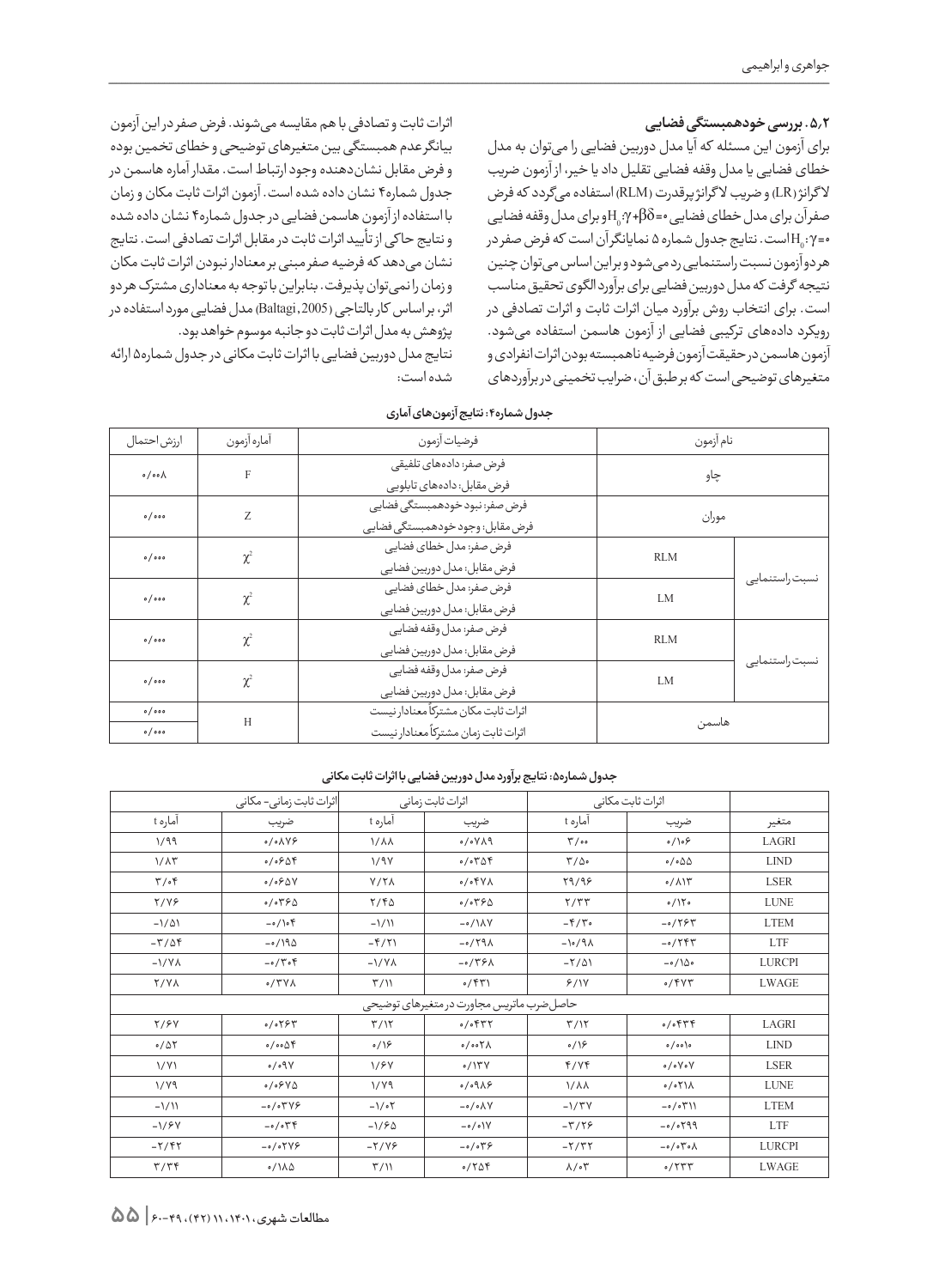براساس معیار اطالعات آ کائیک )AIC | Criteria Information Akaic ) مدل دوربین فضایی با اثرات ثابت مکانی نسبت به دو مدل دیگر در وضعیت بهتری قرار داشته و به عنوان مدل برتر انتخاب شده است.

نتایج برآورد اثرات کل، اثرات مستقیم و غیر مستقیم برای این مدل در ادامه ارائه شده است.

| اثرات غير مستقيم                            | اثرات مستقيم                                     | اثرات كل                                                       | متغير         |  |  |  |  |
|---------------------------------------------|--------------------------------------------------|----------------------------------------------------------------|---------------|--|--|--|--|
| $^*$ o / o $\uparrow$ $\uparrow$ $\uparrow$ | $\mathbb{Y} \circ \mathcal{N} \circ \mathcal{N}$ | $^{\ast} \circ / \backslash \circ \mathfrak{S}$                | LAGRI         |  |  |  |  |
| ** o/o\YF                                   | $\circ$ / $\circ$ $\nabla$ $\varphi$ $\Delta$    | $^{\circ} \circ / \circ \Delta \Delta$                         | <b>LIND</b>   |  |  |  |  |
|                                             | $\sigma$ / $\Delta$ ۳۶۲                          | $^{\circ}$ o / $\wedge$ \ $\Upsilon$                           | <b>LSER</b>   |  |  |  |  |
| $\Lambda$ Y 7 o / o $^{**}$                 | $^{\circ}$ o/o $\gamma$ ۹۳                       | $^{\ast} \circ / \mathcal{N} \circ$                            | <b>LUNE</b>   |  |  |  |  |
| $-\circ$ / $\circ$ $\wedge$ $\uparrow$ Y    | $-$ °/1 $Y\overline{Y}$                          | $-°$ o / $\gamma$ $\gamma$ $\gamma$                            | <b>LTEM</b>   |  |  |  |  |
| $^*$ -0/0 $Y$ ۶۴                            | $^*$ -0/160۴                                     | $^*$ -0/۲۴۳                                                    | <b>LTF</b>    |  |  |  |  |
| $^*$ -0/0۴۷۴                                | $7990^{\circ}$                                   | $^*$ -0/100                                                    | <b>LURCPI</b> |  |  |  |  |
| $^*$ o/ $\uparrow$ / $\uparrow$             | $^*$ o / $\uparrow$ 17 Y                         | $^*$ o/۴۷۳                                                     | LWAGE         |  |  |  |  |
|                                             | حاصل ضرب ماتريس مجاورت در متغيرهاي توضيحي        |                                                                |               |  |  |  |  |
| $\gamma\gamma/\circ\gamma^*$                | $YAY \circ '$                                    | $^*$ o/of $\uparrow \uparrow$                                  | LAGRI         |  |  |  |  |
| 0/000                                       | 0/000V                                           | 0/00                                                           | <b>LIND</b>   |  |  |  |  |
| $^*$ o/o $\uparrow$ $\uparrow$              | $^* \circ / \circ \mathfrak{FPV}$                | $\mathbb{V}\circ\mathbb{V}\circ\mathbb{V}$                     | <b>LSER</b>   |  |  |  |  |
| $\lambda \rho \circ \circ / \circ$          | $^* \circ / \circ \mathsf{To} \Delta$            | $\lambda$ / $\uparrow$ o $\uparrow$                            | <b>LUNE</b>   |  |  |  |  |
| $-0/0799$                                   | $-$ *** o/ o $\Delta$ \ \                        | $\text{---}^{\ast\ast\ast}\circ/\circ\text{Y}\text{--}\forall$ | <b>LTEM</b>   |  |  |  |  |
| $9000 - 37$                                 | $\lambda \rho/\circ / \circ -$                   | $*_{-0}/_{0}$ ٢٩٩                                              | <b>LTF</b>    |  |  |  |  |
| $YP \circ \circ / \circ -$                  | $\wedge \circ \curlyvee \circ \neg$              | $\wedge \circ \curlyvee \circ \neg$                            | <b>LURCPI</b> |  |  |  |  |
| $^*$ o/o $Y$ ۳۳                             | $^*$ o / 14 $^*$                                 | $^*$ o / $\uparrow$ $\uparrow$ $\uparrow$                      | LWAGE         |  |  |  |  |

|  |  |  | جدول شماره۶: نتایج برآورد مدل (اثرات کل، مستقیم و غیر مستقیم) |
|--|--|--|---------------------------------------------------------------|
|  |  |  |                                                               |

**توجه:** )\*معنیداری در سطح 1 درصد؛\*\* معنیداری در سطح 5 درصد؛ \*\*\*، معنیداری در سطح 10 درصد(

با توجه به جدول شماره،6 هر متغیر توضیحی، یک اثر مستقیم، یک اثر غیر مستقیم و یک اثر كل بر متغیر وابسته، یعنی نرخ شهرنشینی دارد. اثر مستقیم هر متغیر بر نرخ شهرنشینی نشان می دهد که اگر آن متغیر در استان i تغییر کند، به طور متوسط چه تأثیری بر نرخ شهرنشینی همان استان خواهد داشت. اثر غیر مستقیم (سرریز) هر متغیر بر نرخ شهرنشینی نشان میدهد که ا گر آن متغیر در استان i تغییر کند، به طور متوسط چه تأثیری بر نرخ شهرنشینی سایر استانها خواهد داشت، که این به معنی سرریز فضایی آن متغیر بر نرخ شهرنشینی سایر استان ها ست. اثر کل هر متغیر بر نرخ شهرنشینی نشان میدهد که ا گر آن متغیر در استان i تغییر کند، به طور متوسط چه تأثیری بر نرخ شهرنشینی همه استانها )شامل استان i )خواهد داشت.

براساس نتایج روش SDM با اثرات ثابت کشش ارزش افزوده بخش کشاورزی نسبت به نرخ شهرنشینی 0/106 و آماره t محاسباتی نیز 3/00 بوده است که از مقادیر بحرانی در سطح 95 درصد اطمینان )1/96( بیشتر است. نتایح این متغیر با مطالعات بروکنر و همکاران، کریستیان و مککرد و تریپسی و رانی در خار ج از کشور و ابراهیمی و همکاران در ایران همخوانی و سازگاری دارد. همچنین اثرات مستقیم و غیر مستقیم ارزش افزوده بخش کشاورزی بر نرخ شهرنشینی به ترتیب 0/0703 و 0/0335 بوده که مقداری مثبت است. به عبارتی دیگر افزایش ارزش افزوده بخش کشاورزی در یک استان دارای اثرات مثبت بر نرخ شهرنشینی در همان استان و استانهای مجاور خواهد بود. این نتایج بیانگر تأیید فرضیه فوق در سطح 95 درصد اطمینان است ),Bruckner 2012; Christensena and McCord, 2016; Tripathi and Rani, 2017;

 2020 ,al et Ebrahimi). همچنین کشش ارزش افزوده بخش صنعت نسبت به نرخ شهرنشینی 0/055 و آماره t محاسباتی نیز 3/50 بوده است که از مقادیر بحرانی در سطح 95 درصد اطمینان )1/96( بیشتر است. نتایح این متغیر با مطالعات بروکنر و همکاران، کریستیان و مککرد، تریپسی و رانی و گوان و همکاران در خار ج از کشور و ابراهیمی و همکاران در ایران همخوانی و سازگاری دارد. همچنین اثرات مستقیم و غیر مستقیم ارزش افزوده بخش صنعت بر نرخ شهرنشینی به ترتیب 0/0365 و 0/0174 بوده که مقداری مثبت است. به عبارتی دیگر افزایش ارزش افزوده بخش صنعت در یک استان دارای اثرات مثبت بر نرخ شهرنشینی در همان استان و استانهای مجاور خواهد بود Bruckner, 2012; Christensena and McCord, 2016; Tripathi and) 2020 ,al et Ebrahimi; 2018 al et Guan; 2017 ,Rani). کشش ارزش افزوده بخش خدمات نسبت به نرخ شهرنشینی 0/0428 و آماره t محاسباتی نیز 4/28 بوده است که از مقادیر بحرانی در سطح 95 درصد اطمینان )1/96( بیشتر است. نتایح این متغیر نیز با مطالعه بروکنر و همکاران و گوان و همکاران در خار ج از کشور و ابراهیمی و همکاران در ایران همخوانی و سازگاری دارد. همچنین اثرات مستقیم و غیر مستقیم ارزش افزوده بخش خدماتبر نرخ شهرنشینی به ترتیب 0/536 و 0/255 بوده که مقداری مثبت است. به عبارتی دیگر افزایش ارزش افزوده بخش خدمات در یک استان دارای اثرات مثبت بر نرخ شهرنشینی در همان استان و استانهای مجاور خواهد بود. این نتایج بیانگر تأیید فرضیه فوق در سطح 95 درصد اطمینان است ),Bruckner 2020 ,al et Ebrahimi; 2018 al et Guan; 2012). کشش نرخ بیکاری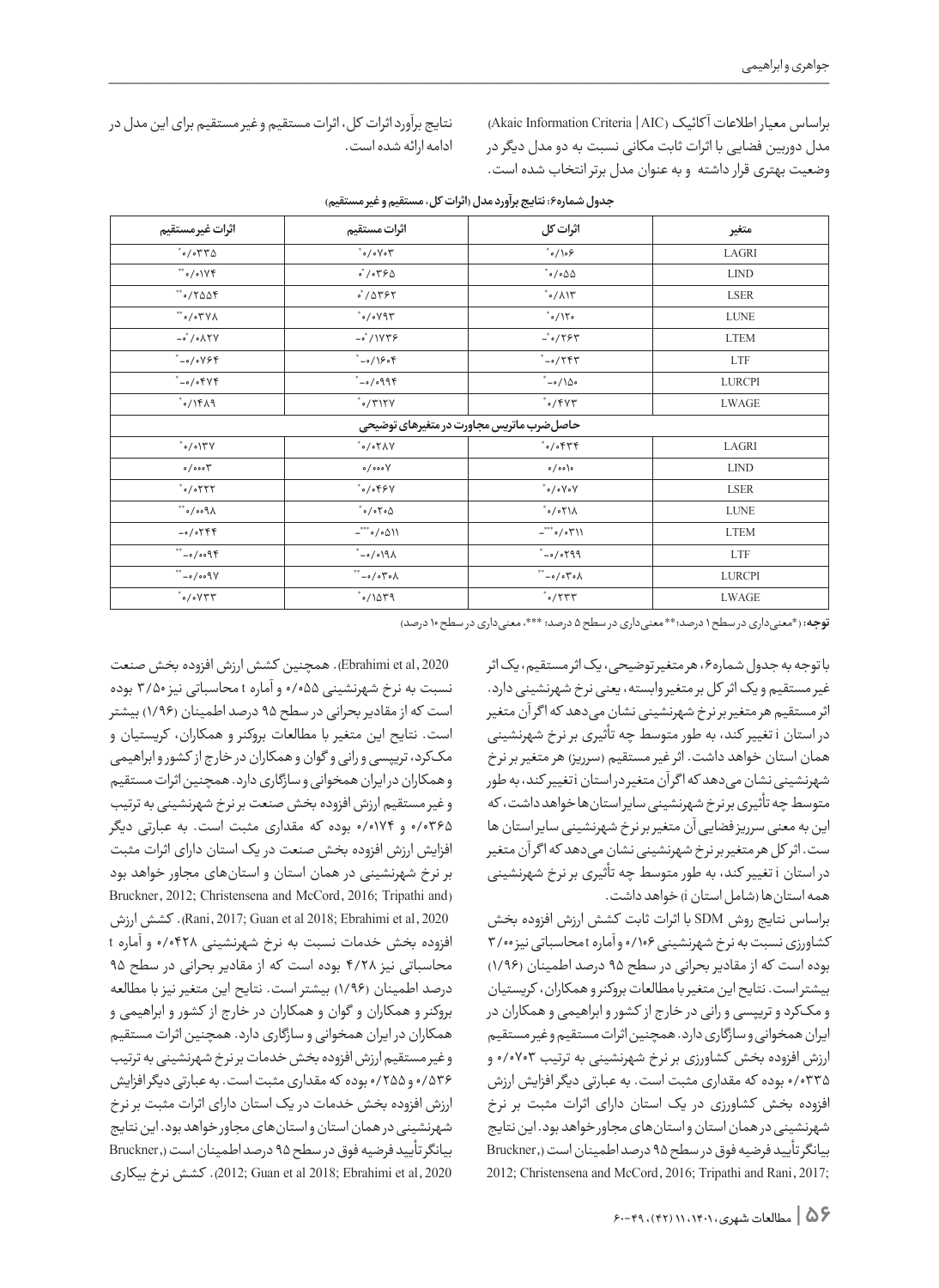مناطق روستایی نسبت به نرخ شهرنشینی ۱۲۰/۰ و آماره t محاسباتی نیز 2/33 بوده که از مقادیر بحرانی در سطح 95 درصد اطمینان )1/96( بیشتر است. همچنین اثرات مستقیم و غیر مستقیم نرخ بیکاری مناطق روستایی بر نرخ شهرنشینی به ترتیب ٧٩/٥/٩ و ٢٧/٥٢٧ بوده که مقداری مثبت است. به عبارتی دیگر افزایش نرخ بیکاری مناطق روستایی در یک استان دارای اثرات مثبت بر نرخ شهرنشینی در همان استان و استانهای مجاور خواهد بود. این نتایج بیانگر تأیید فرضیه فوق در سطح 95 درصد اطمینان است. نتایح این متغیر نیز با مطالعات بروکنر و همکاران (٢٠١٢) و کریستیان و مککرد (٢٠١٦) در خارج از کشور و ابراهیمی و همکاران (۱۳۹۸) در ایران همخوانی و سازگاری دارد ()Bruckner, 2012; Christensena and McCord, 2016 2020 ,al et Ebrahimi). برای دستمزد صنعتی نیز نتایج برآورد نشان داد که کشش شاخص دستمزد صنعتی نسبت به نرخ شهرنشینی 0/473 و آماره t محاسباتی نیز 6/17 بوده که از مقادیر بحرانی در سطح ۹۵ درصد اطمینان (۱/۹۶) بیشتر است. همچنین اثرات مستقیم و غیر مستقیم شاخص دستمزد صنعتی بر نرخ شهرنشینی به ترتیب ٣١٢/٠ و 0/148 بوده که مقداری مثبت است. به عبارتی دیگر افزایش شاخص دستمزد صنعتی در یک استان دارای اثرات مثبت بر نرخ شهرنشینی در همان استان و استانهای مجاور خواهد بود. همچنین کشش دما نسبت به نرخ شهرنشینی -0/263 و آماره t محاسباتی نیز -4/30 بوده که قدر مطلق آن از مقادیر بحرانی در سطح 95 درصد اطمینان )1/96( بیشتر است. همچنین اثرات مستقیم و غیر مستقیم دمابر نرخ شهرنشینی به ترتیب -0/173 و -0/082 بوده که مقداری منفی است. به عبارتی دیگر افزایش دما در یک استان دارای اثرات منفی بر نرخ شهرنشینی در همان استان و استانهای مجاور خواهد بود. این نتایج بیانگر تأیید فرضیه فوق در سطح 95 درصد اطمینان است. از سوی دیگر اثر متغیر مساحت زمینهای زراعی بر نرخ شهرنشینی ۲۴۳/۰- و آماره t محاسباتی نیز -10/98 بوده که قدر مطلق آن از مقادیر بحرانی در سطح 95 درصد اطمینان )1/96( بیشتر است. نتایح این متغیر با مطالعات گوان و همکاران در خار ج از کشور و ابراهیمی و همکاران در ایران همخوانی و سازگاری دارد. همچنین اثرات مستقیم و غیر مستقیم مساحت زمینهای زراعیبر نرخ شهرنشینی به ترتیب -0/16 و -0/076 بوده که مقداری منفی است. به عبارتی دیگر افزایش مساحت زمین های زراعی در یک استان، اثرات منفی بر نرخ شهرنشینی در همان استان و استانهای مجاور خواهد داشت. این نتایج بیانگر تأیید فرضیه فوق در سطح ۹۵ درصد اطمینان است (Guan et al 2018; Ebrahimi 2020 ,al et). در نهایت براساس سایر نتایج، کشش شاخص قیمت مناطق شهری نسبت به نرخ شهرنشینی -0/0308 و آماره t محاسباتی نیز ۱۰/۹۸- بوده است که قدر مطلق آن از مقادیر بحرانی در سطح ۹۵ درصد اطمینان )1/96( بیشتر است. همچنین اثرات مستقیم و غیر مستقیم شاخص قیمت مناطق شهری بر نرخ شهرنشینی به ترتیب -0/0304 و -0/0041 بوده که مقداری منفی است. به عبارتی دیگر افزایش شاخص قیمت مناطق شهری در یک استان دارای اثرات منفی بر نرخ شهرنشینی در همان استان و استانهای مجاور خواهد بود. این نتایج بیانگر تأیید فرضیه فوق در سطح 95 درصد اطمینان است.

### **.6 نتیجهگیری و پیشنهادها**

هدف این مطالعه بررسی اثر عوامل جغرافیایی و اقتصادی مؤثر بر شهرنشینی در استانهای ایران طی دوره زمانی 1385-1396 با رویکرد اقتصادسنجی فضایی بود. نتایج نشان داد، ارزش افزوده بخشهای کشاورزی، صنعت و خدمات اثرات مثبت و معنیداری بر نرخ شهرنشینی در هر استان و استانهای مجاور داشته است. این نتایج نشان میدهد که توسعه بخش کشاورزی و استفاده از فناوریهای نوین و در نتیجه افزایش بهرهوری بخش کشاورزی، سبب آزاد شدن بخشی از نیروی کار شاغل در بخش کشاورزی در مناطق روستایی و انتقال به بخش شهری و به کارگیری در بخش خدمات و صنعت خواهد شد. باالتر بودن نرخ دستمزد در بخش خدمات و صنعت نیز همچنین به عنوان یک فا کتور جذب عمل میکند که سبب جذب نیروی کار آزاد شده بخش روستایی به بخش شهری خواهد شد که در این مطالعه نیز نشان داده شد. در مقابل افزایش شاخص قیمت بخش شهری که سبب افزایش هزینههای مهاجرت از روستا به شهر میشود، همانند یک عامل دفع عمل خواهد کرد و اثرات معکوسی بر مهاجرت از شهر به روستا خواهد گذاشت. این اثر مشابه افزایش مساحت زمینهای کشاورزی در مناطق روستایی است که سبب مانع یا تاخیر در انتقال جمعیت روستایی به مناطق شهری میشود که در این مطالعه نیز علامت منفی و معنیدار آن مؤید این واقعیت است. عامل دیگر که نقش کلیدی در مهاجرت از شهر به روستا دارد، نرخ بیکاری مناطق روستایی بود که افزایش این نرخ، سبب تشویق افراد بیکار برای مهاجرت به مناطق شهری برای جست وجوی شغل و انتقال از روستا به شهر خواهد شد. در مجموع این نتایج نشان میدهد که تحلیل تحوالت نرخ شهرنشینی به صورت تک بعدی ممکن نیست و الزم است مجموعی از عوامل در تحلیل روند تحوالت شهرنشینی مورد توجه قرار بگیرد که طیفی از عوامل اقتصادی، جغرافیایی و اقتصادی را در بر میگیرد. طی سالهای اخیر، تمرکز بر شهرها و مناطق دوباره از سر گرفته شده است، اما این توجه و تمرکز سمبرد کرد.<br>مجدد بر نقش شهرها و مناطق لزوماً شبیه به تفکر رایج در اوایل قرن بیستم نیست که صرفههای ناشی از تجمع را نیروی محرک رشد در شهرهای بزرگ و کشورهای ثروتمند میدانست. امروزه نیروهای محرک شهرنشینی در کشورهای مختلف و حتی مناطق مختلف یک کشور نیز متفاوت هستند. در حالیکه این موضوع امروزه در کشورهای در حال توسعه اتفاق میافتد، این حقیقت که تعداد اندکی از بزرگترین شهرهای جهان در کشورهای پیشرفته و ثروتمند واقع شدهاند، نشان میدهد که در کشورهای ثروتمند، تصویر مورد نظر ممکن است تا حدودی پیچیدهتر باشد. به نظر میرسد که برای بسیاری از کشورهای توسعه یافته و در حال توسعه، مقیاسهای شهری و نرخ شهرنشینی دیگر مانند دورههای گذشته شاخص خوبی برای رشد و توسعه نیست؛ در حالیکه این گونه برداشت میشود که هنوز هم این رابطه در کشورهای فقیر و در حال توسعه وجود دارد. بنابراین درک این الگوهای نوظهور پیچیده، نیازمند آن است که عوامل مؤثر بر شهرنشینی به صورتی ویژه در کشورهای مختلف مورد تحلیل و بررسی قرار بگیرد. تغییرات ناشی از گسترش شهرنشینی و افزایش نقش شهرها و مناطق در توسعه اقتصادی نیز نیازمند بازنگری در بسیاری از بحثهای سنتی در مورد سیاستگذاری شهری و منطقهای است. تفکر پیرامون سیاستگذاری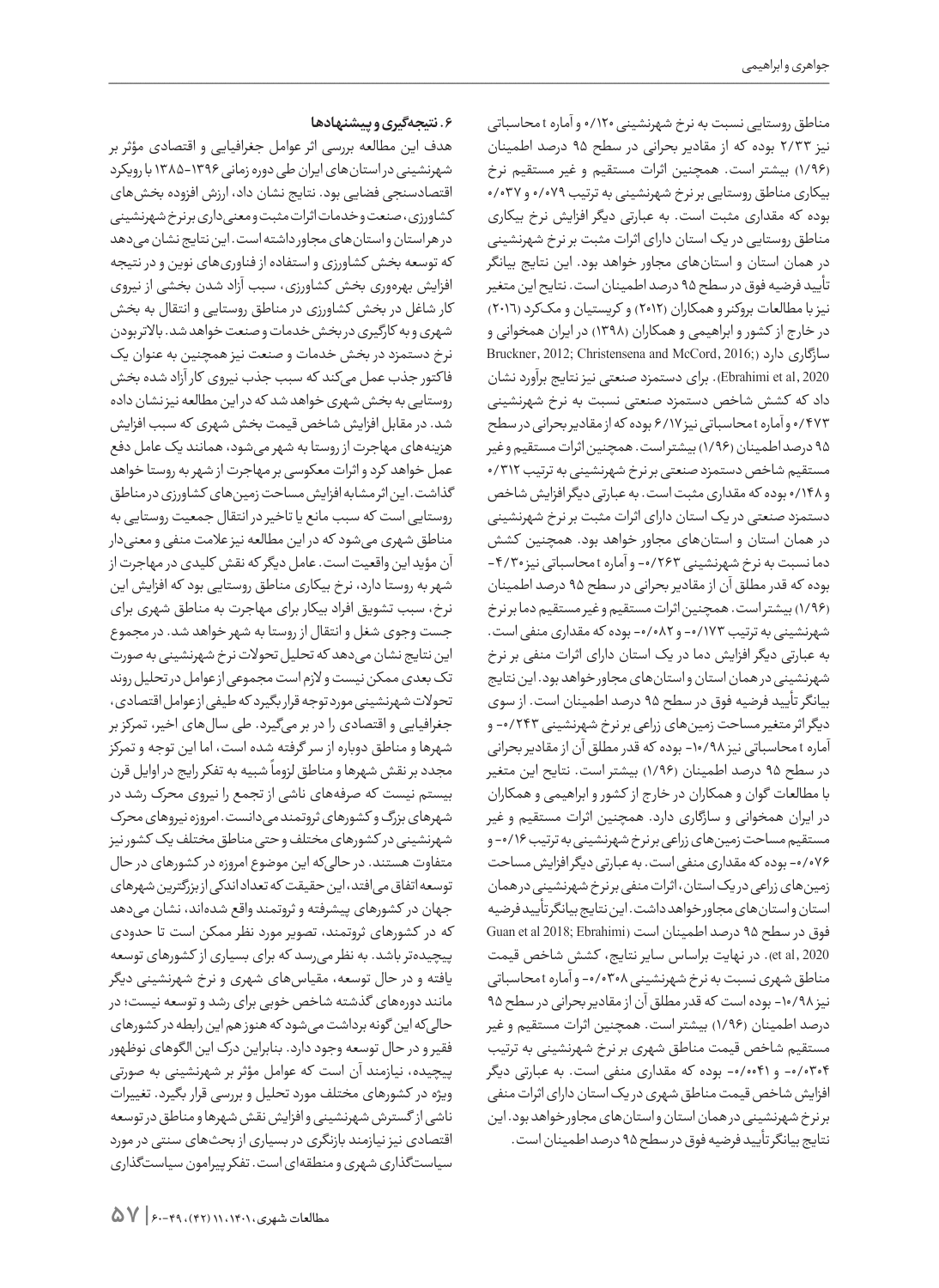### **:Refrences**

- Akbari, N., Asgari, A., & Farahmand, Sh. (2007). Analysis of the size distribution of cities in the urban system of Iran, Journal of Pajouheshaye Eghtesadi,  $6(4)$ : 83-104. [in Persian]
- Awokuse, T.O. (2009). Does Agriculture Really Matter for Economic Growth in Developing Countries?" Selected Paper prepared for presentation at the American Agricultural Economics Association Annual Meeting, Milwaukee, WI, July.
- Baltagi, B.H. (2005). Econometric Analysis of Panel Data. 3rd Edition, John Wiley & Sons Inc., New York.
- . Bloom, D. E., Canning, D., Fink, G. (2008). Urbanization and the wealth of nations. Science, 319(3): 772-775.
- Bocquier, P. (2015). World urbanization prospects: an alternative to the UN model of projection compatible with urban transition theory. Demographic Research 12(9): 197-236.
- · Brueckner, Jan K. (2007). Urban Growth Boundaries: An Effective Second-Best Remedy for Unpriced Traffic Congestion? Journal of Housing Economics,  $16: 263 - 273.$
- Brueckner, Jan K., Robert, H. (2012). Sprawl and Blight. Journal of Urban Economics,  $69(3)$ :  $205 - 213$ .
- Chen, K., Zhou, L., Chen, X., Ma, Z., Liu, Y., Huang, L., Bi, J., & Kinney, P. (2016). Urbanization level and vulnerability to heat-related mortality in Jiangsu Province, China. Environ Health Perspect 5(124):1863-1869
- Christensena, P., McCord, G. (2016). Geographic determinants of China's urbanization, Regional Science and Urban Economics 59(2): 90-102.
- Davis, M. (2007). Planet of Slums. London: Verso Books.
- Ebrahimi, Salah., Khodapanah, Masood., & Zarrnezhad, Mansour. (2020). Investigating the Effect of Value Added in Agriculture, Industry and Services on Urbanization in Iranian Provinces: An Application of Quantile Regression, Journal of Eghtesad Shahri,  $4(6)$  41-54. [in Persian]
- Elhorst, J. P. (2012). Dynamic spatial panels: models, methods, and inferences. Journal of geographical systems,  $14(1)$ : 5-28.
- Fang, C., Yu, D. (2017). Urban agglomeration: An evolving concept of an emerging phenomenon, Landscape and Urban Planning Journal,  $4(162)$ ,  $126$ -

اقتصادی شهری و منطقهای در سال های اخیر به سرعت در حال پیشرفت و تکامل است. مفهوم شهرنشینی و عوامل تعیین کننده آن در توسعه و برنامهریزی اقتصادی اهمیت اساسی دارد. نتایج نشان داد که شهرنشینی به طور جداییناپذیر با برخی متغیرهای اقتصادی و جغرافیایی ارتباط دارد. پیشنهادات زیر میتواند با توجه به نتایج آماری مورد بحث قرار بگیرد. گفتنی است که در ابتدا در روند افزایش شهرنشینی، سهم بخش کشاورزی به وضوح کاهش خواهد یافت، اما باید توجه داشت که بهرهوری کشاورزی باید افزایش یابد تا عرضه دانههای غذایی به شهروندان شهری تأمین شود. برای افزایش بهرهوری، استفاده از فناوریهای پیشرفته کشاورزی برای محصوالت اصلی (مانند برنج، گندم و دانههای روغنی) ضروری است. این موضوع را میتوان با افزایش مخار ج دولت در کشاورزی و افزایش تحقیقات در زمینه کشاورزی انجام داد. این کار نه تنها بهرهوری کشاورزی را افزایش خواهد داد، بلکه نیروی کار اضافی در بخش کشاورزی را نیز آزاد میکند و مهاجرت از روستا به شهر و همچنین شهرنشینی را تسهیل میکند. این مطالعه نیز همانند هر پژوهشی دارای محدودیتهایی است. مهمترین محدودیت در این مطالعه مربوط به دادهها بود. دادههای لازم برای این مطالعه در دورهای محدود (۱۱ ساله) استفاده شده است. بانک آماری دادههای مرکز آمار ایران در زمینه دادههای استانی بسیار محدود هستند و امکان بررسی موضوع در یک دوره طوالنیتر وجود نداشته است. بنابراین نتایج فوق قابل تعمیم به دورههای خارج از این دوره نیست. مطالعات آینده در این زمینه نیز میتوانند به بررسی مقایسهای تأثیر متغیرهای کالن اقتصادی بر نرخ شهرنشینی در استانهای مختلف به صورت انفرادی پرداخته و تفاوتهای منطقهای در نرخ شهرنشینی در استانهای مختلف را توضیح دهند. همچنین مطالعات میتوانند به تأثیر دوری و نزدیکی به پایتخت، مناطق ساحلی یا دوری و نزدیکی به مرز بر نرخ شهرنشینی متمرکز شوند.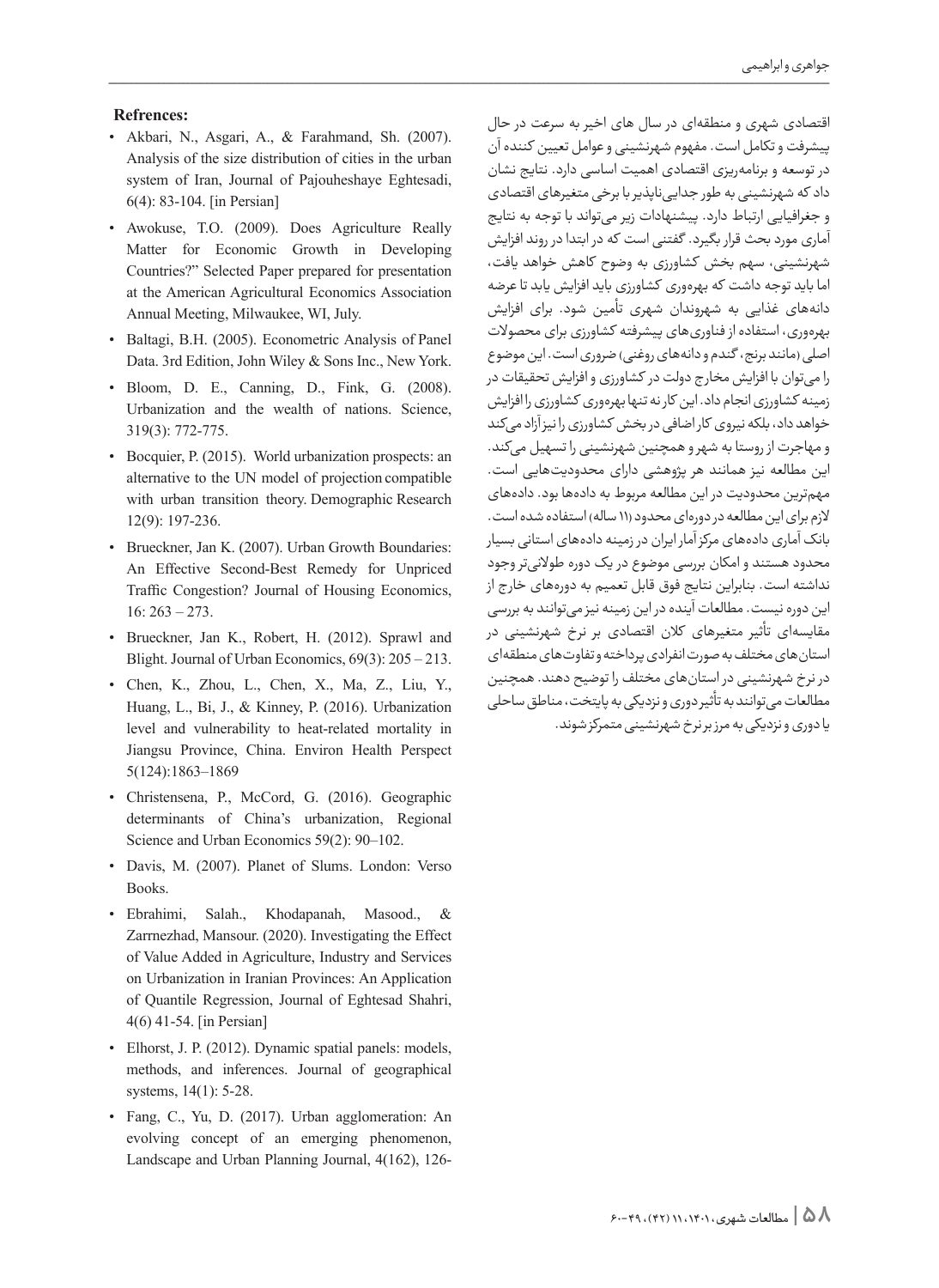136.

- Friedman, T. L. (2007). The World is Flat: A Brief History of the Twenty-First (3rd edn), Picador, New York.
- $\bullet$  Guan, X., Wei, H., Lu, S., & Hongjian Q. (2018). Assessment on the urbanization strategy in China: Achievements, challenges and reflections, Journal of Habitat International,  $71(3)$ : 97-109.
- Henderson, V. (2003). The urbanization process and economic growth: The so-what question. Journal of Economic Growth,  $5(8)$ ,  $47-71$ .
- Im, K.S., Pesaran, H., & Shin, Y., (1995). Testing for unit roots in heterogenous panels. Unpublished manuscript.
- Jafari, S. (2014). Factors affecting the migration of villagers and the effect on agricultural production and analysis on the factors affecting the desire and motivation of villagers to migrate to the city Case study: Marvdasht villages. [Avamel-e moaser bar mohajerat-e roustaeian va tasir bar tolidat-e keshavarzi ye roustaeian baraye mohajerat, motale'e moredi: va tahlil-e avamel-e moser bar tamaiol va angizeroustahaye Marvdasht] Master Thesis. Islamic Azad university Marvdasht. [in Persian]
- Johnston, B. F., and J.W. Mellor. (1961). The Role of Agriculture in Economic Development." The American Economic Review VOL. 51(4), 566-593.
- Lee LF., Yu, J. (2010). A spatial dynamic panel data model with both time and individual fixed effects. Econometric Throe, VoL. 26(2), 564-597.
- Levin, A., Lin, C. (1992). Unit root tests in panel data: asymptotic and "nite-sample properties. UC San Diego, Working Paper, PP: 92-23.
- Lewis, W. A. (1954). Economic Development with Unlimited Supplies of Labor. The Manchester School,  $22(2)$ , 139-191.
- Lipton, M. (1980). Migration from the Rural Areas of Poor Countries: The Impact on Rural Productivity and Income Distribution. World Development Journal, Vol 8: 1-24.
- Mahmoudian, S. (2019). A study of the situation and urban development in Iran with emphasis on the period 2006 to 2016; Journal of Barresihaye Amari Rasmi Iran, 4(29); 49-97. [in Persian]
- Nasiri, A. (2012). Theoretical-experimental analysis to balance the spatial distribution of population in the Iranian urban system, Journal of Pjouheshhaye

Joghrafiei,  $3(14)$ , 70-89. [in Persian]

- Nurkse, R.. (1953). Problems of Capital Formation in Underdeveloped Countries. New York: Oxford University Press.
- Quah, D., (1994). Exploiting cross section variation for unit root inference in dynamic data. Economic Letters 44, 9-19.
- Taylor. P.J. (2004). World City Network: A Global Urban Analysis, Routledge. London.
- Todaro, M.P. (1976). Migration and economic development: a review of theory, evidence, methodology and research priorities. Occasional Paper 18, Nairobi: Institute for Development Studies, University of Nairobi
- Tolley, G.S., and G.K., Kripalani. (1974). Stages of Development and Urbanization. In A.A. Brown, J.A. Licori, and E. Neuberger, eds., Urban and Social Economics in Market and Planned Economies. New York: Praeger.
- Tripathi; S. Rani, H. (2017). The impact of agricultural activities on urbanization: evidence and implications for India, International Journal of Urban Sciences,  $4(3)$ . 34-47.
- United Nations Population Division. (2020). Report 2020. https://www.un.org/development/desa/pd/.
- Wang, Y. Chen, L. Kubota, J. (2015). The relationship between urbanization, energy use and carbon emissions: evidence from a panel of Association of Southeast Asian Nations (ASEAN) countries. Journal of Cleaner Production, 21(2): 1-7.
- · World Bank. (2020). World Development Report. https://data.worldbank.org/indicator/SP.URB.TOTL. IN.ZS.
- · Zhu, H., You, W., & Zeng, Z. (2012). Urbanization and CO2 emissions: A semi-parametric panel data analysis. Economics Letters, 117(3), 848-850.